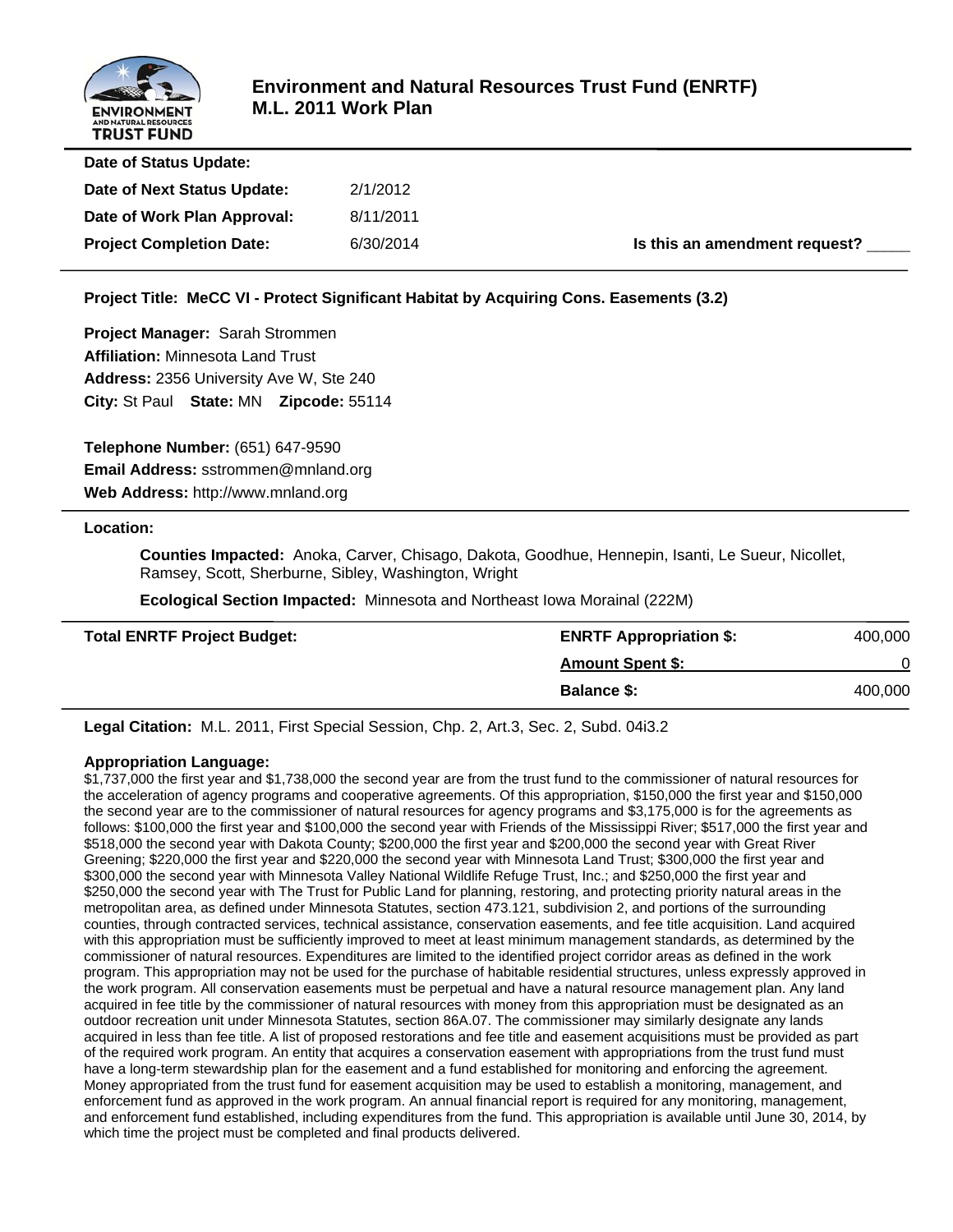**I. PROJECT TITLE:** MeCC VI–3.2 – Protect Significant Habitat by Acquiring Conservation Easements

# **II. PROJECT SUMMARY:**

The Minnesota Land Trust has worked extensively in the greater Twin Cities area since 1992 to permanently protect natural and scenic lands with an emphasis on using conservation easements. This strategy has been acknowledged by a variety of stakeholders, and in the Statewide Conservation and Preservation Plan, as one of the key tools necessary to achieve land conservation goals in a metropolitan area where escalating land values prohibit fee title acquisition of many priority lands.

Our goal is to permanently protect priority lands that contribute to a regional connected network of critical habitat within the greater Twin Cities area and help maintain water quality of some of the region's most important rivers, lakes, and streams. To this end, the Land Trust will work to identify tracts of land within the mapped project areas critical to the protection of habitat and shoreland. In particular, we will focus outreach to landowners along three of the region's Wild and Scenic Rivers – the St. Croix, the Rum, and the Cannon – and prioritize protecting high-quality habitat for a variety of migratory birds and species in greatest conservation need, such as common loon, red-shouldered hawk, northern pintail, bobolink, and wood thrush.

The Land Trust works only with perpetual conservation easements. These easements prohibit land uses or development that negatively affect important habitat and other conservation values, require habitat management plans as appropriate, and direct the use of native vegetation in conjunction with any required restoration. The Land Trust also will explore the potential for public access with landowners on a case-by-case basis. The conservation easements may be either purchased or donated, or a combination of the two (bargain purchase). These easements are monitored annually and enforced as necessary under the Land Trust's comprehensive conservation easement monitoring, management, and enforcement program. In order to fulfill these stewardship obligations, grant funds may also be requested for our dedicated Stewardship and Enforcement Fund on a project-by-project basis in accordance with our LCCMR-approved policies and procedures and as described in the documents attached to the initial work plan for this appropriation. The Land Trust will report to LCCMR annually on the status and performance of the Stewardship and Enforcement Fund and monitoring activity associated with easements acquired with funds from this grant. This reporting includes submitting an annual financial audit of the Stewardship and Enforcement Fund.

Proposed activities under this grant include: 1) contacting and negotiating with interested landowners; 2) drafting and completing conservation easements; 3) documenting property conditions; and 4) dedicating funds for the perpetual monitoring, management and enforcement of those easements.

# **III. PROJECT STATUS UPDATES:**

 $\frac{1}{2}$  ,  $\frac{1}{2}$  ,  $\frac{1}{2}$  ,  $\frac{1}{2}$  ,  $\frac{1}{2}$  ,  $\frac{1}{2}$  ,  $\frac{1}{2}$  ,  $\frac{1}{2}$  ,  $\frac{1}{2}$ 

# **Project Status as of October 5, 2011:**

# **Request to Amend Budget and Work on Grants Concurrently**

The Land Trust currently is working to complete the 2010 grant. While we have projects identified that will complete our grant obligations, timing needs of certain projects make it necessary for us to adjust our 2010 budget to reduce the acquisition category and increase the personnel category. To balance out this 2010 adjustment, we also are requesting an adjustment to the 2011 budget to reduce personnel and increase acquisition.

Additionally, our plan for completion of both grants requires that we work on the 2010 and 2011 grants concurrently, as some projects may require funds from both grants. Therefore, we are requesting approval to be able to work on both the 2010 and 2011 grants concurrently. An updated Attachment A is attached as part of this request. Request approved on: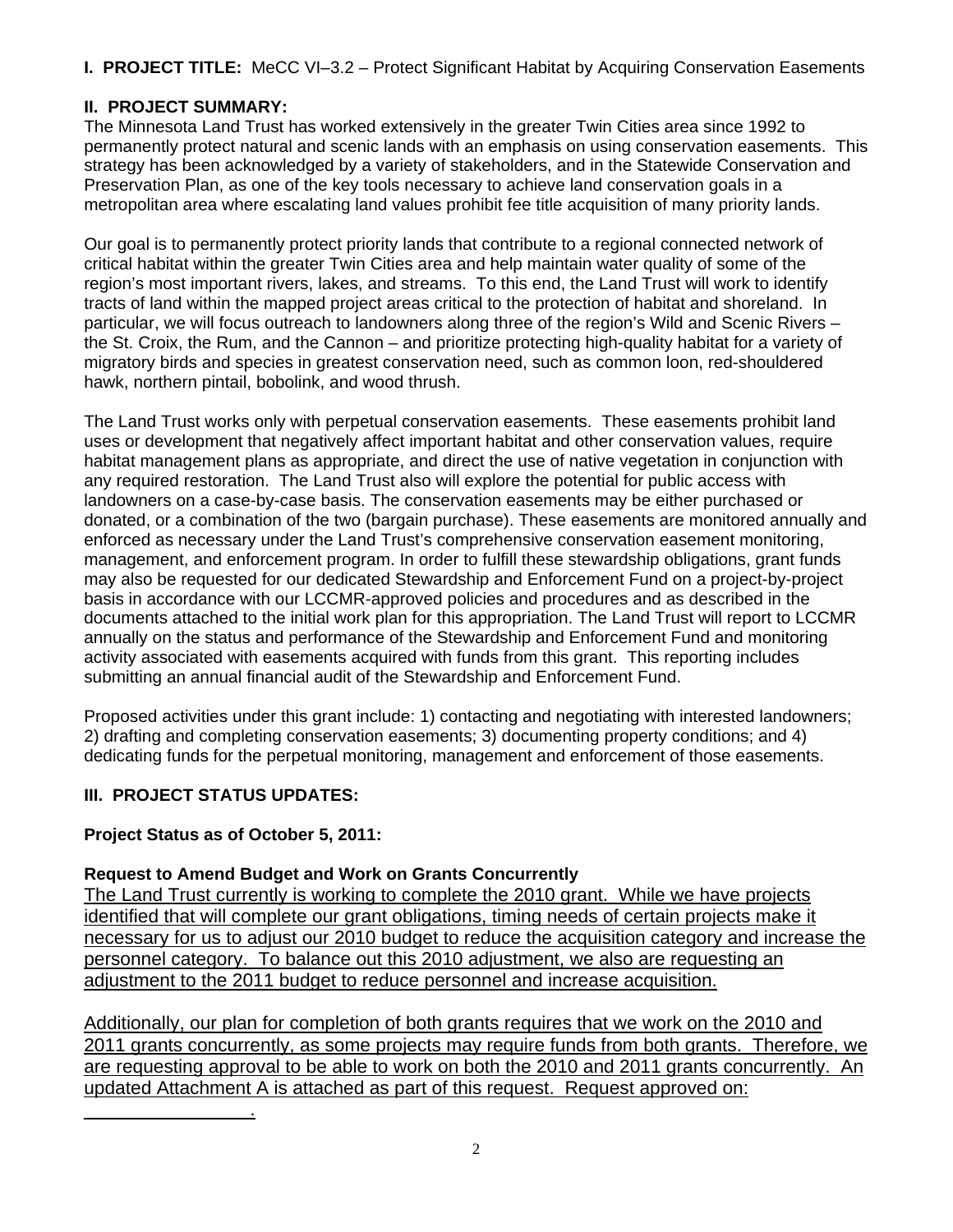**Project Status as of February 1, 2012:**

**Project Status as of August 1, 2012:**

**Project Status as of February 1, 2013:**

**IV. PROJECT ACTIVITIES AND OUTCOMES:**

# **ACTIVITY 1:** Protect Significant Habitat through Conservation Easements

# **Description:**

The Land Trust will protect critical habitat within the mapped corridors with an emphasis on Wild and Scenic River protection by: 1) contacting landowners; 2) negotiating and completing 4-5 permanent conservation easements on 150 acres of land (including documenting property conditions and creating management plans as appropriate); and 3) dedicating funds for the perpetual monitoring, management and enforcement of the easements.

The Land Trust will work primarily with donated easements, purchasing easements when necessary and then at below market value whenever possible. Criteria for determining when a purchase is necessary include landowner ability to donate, connectivity of parcel to other protected lands, and quality of natural resources on the site. All potential easement projects are evaluated for habitat value (quality and quantity of existing habitat on site), context (proximity and relationship to other protected lands), opportunity/threat (which landowners will participate now), and other benefits (meeting multiple objectives, including visual and physical access, forestry goals, water quality, etc.). Current potential projects are identified on the attached list. New projects will be added as landowners are identified. We will continually evaluate potential projects and pursue those that protect the highest quality habitat and maximize public benefit.

#### **Summary Budget Information for Activity 1: ENRTF Budget: \$ 400,000**

# **Amount Spent: \$ 0**

**Balance: \$ 400,000** 

# **Activity Completion Date:**

| <b>Outcome</b>                                                                                                                                                                            | <b>Completion</b><br><b>Date</b> | <b>Budget</b> |
|-------------------------------------------------------------------------------------------------------------------------------------------------------------------------------------------|----------------------------------|---------------|
| 1. Protect 150 acres by completing 4-5 conservation easements<br>by identifying and contacting landowners, completing all<br>components of conservation easement projects, and dedicating | June 30, 2013                    | \$400,000     |
| funds for long-term management, monitoring, and enforcement.                                                                                                                              |                                  |               |

**Activity Status as of February 1, 2012:**

**Activity Status as of August 1, 2012:**

**Activity Status as of February 1, 2013:**

**Final Report Summary:**

#### **V. DISSEMINATION:**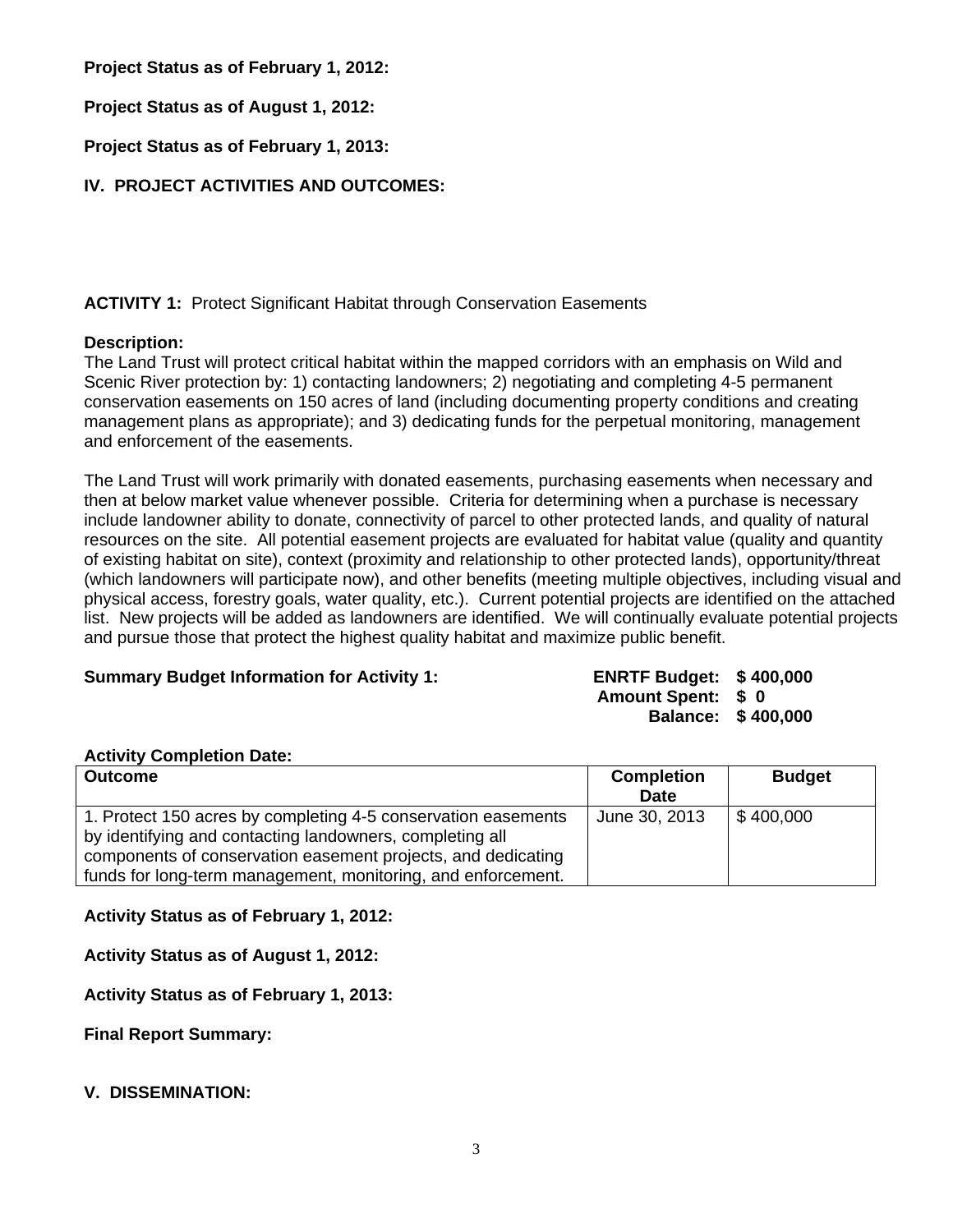#### **Description:**

The Land Trust will disseminate results in our publications and on our web page. We will work to publicize completed projects in the media, targeting communities in which projects are located. Additionally, we will participate when possible in broader efforts of the Metro Conservation Corridors Partnership. These efforts may include emails to people on the Embrace Open Space (EOS) database, through the EOS quarterly meetings and jointly held county meetings, and on the partnership website.

#### **Status as of February 1, 2012:**

**Status as of August 1, 2012:**

**Status as of February 1, 2013:**

**Final Report Summary:**

#### **VI. PROJECT BUDGET SUMMARY:**

| <b>Budget Category</b>                                              | \$ Amount | <b>Explanation</b>                                                                                                                                                                                                                                                                                                                                                                                                                                                                                                               |
|---------------------------------------------------------------------|-----------|----------------------------------------------------------------------------------------------------------------------------------------------------------------------------------------------------------------------------------------------------------------------------------------------------------------------------------------------------------------------------------------------------------------------------------------------------------------------------------------------------------------------------------|
| Personnel:                                                          | \$140,000 | Staff expenses including salaries and benefits<br>(FICA, FUTA, SUI, worker's comp health insurance,<br>401 (k), etc.) for approximately 1 FTE for 2 years as<br>follows: conservation directors or other land<br>protection staff (approximately 0.75 FTE) and staff<br>attorney and other support staff (approximately<br>0.25 FTE) or contract staff for land protection<br>project professional services, including negotiating<br>and drafting conservation easements and/or<br>completing easement baseline documentation.* |
| <b>Easement Acquisition:</b>                                        | \$182,000 | Includes purchase price of conservation<br>easement(s); title work, insurance, etc.; maps, GIS<br>(including project mapping by Community GIS);<br>film; other (including appraisals, surveys, recording<br>fees, etc.) to protect up to 150 acres of land.                                                                                                                                                                                                                                                                      |
| Travel Expenses in MN:                                              | \$3,000   | Mileage and related travel expenses in Minnesota.<br>\$2700 for mileage reimbursement estimated at<br>\$0.50 per mile and \$300 for meals.                                                                                                                                                                                                                                                                                                                                                                                       |
| <b>Conservation Easement</b><br>Monitoring and Enforcement<br>Fund: | \$75,000  | Funds dedicated to perpetually monitoring and<br>enforcing 4-5 easements acquired and held by the<br>Land Trust as needed. Estimated at \$15,000 per<br>easement.                                                                                                                                                                                                                                                                                                                                                                |
| <b>TOTAL ENRTF BUDGET: \$400,000</b>                                |           |                                                                                                                                                                                                                                                                                                                                                                                                                                                                                                                                  |

#### **A. ENRTF Budget:**

\*Per discussion with LCCMR staff, contract staff is included here to allow flexibility to supplement existing MLT staff capacity to complete anticipate outcomes.

**Explanation of Use of Classified Staff:** N/A

**Explanation of Capital Expenditures Greater Than \$3,500:** N/A

**Number of Full-time Equivalent (FTE) funded with this ENRTF appropriation:** 1 for two years

**B. Other Funds:**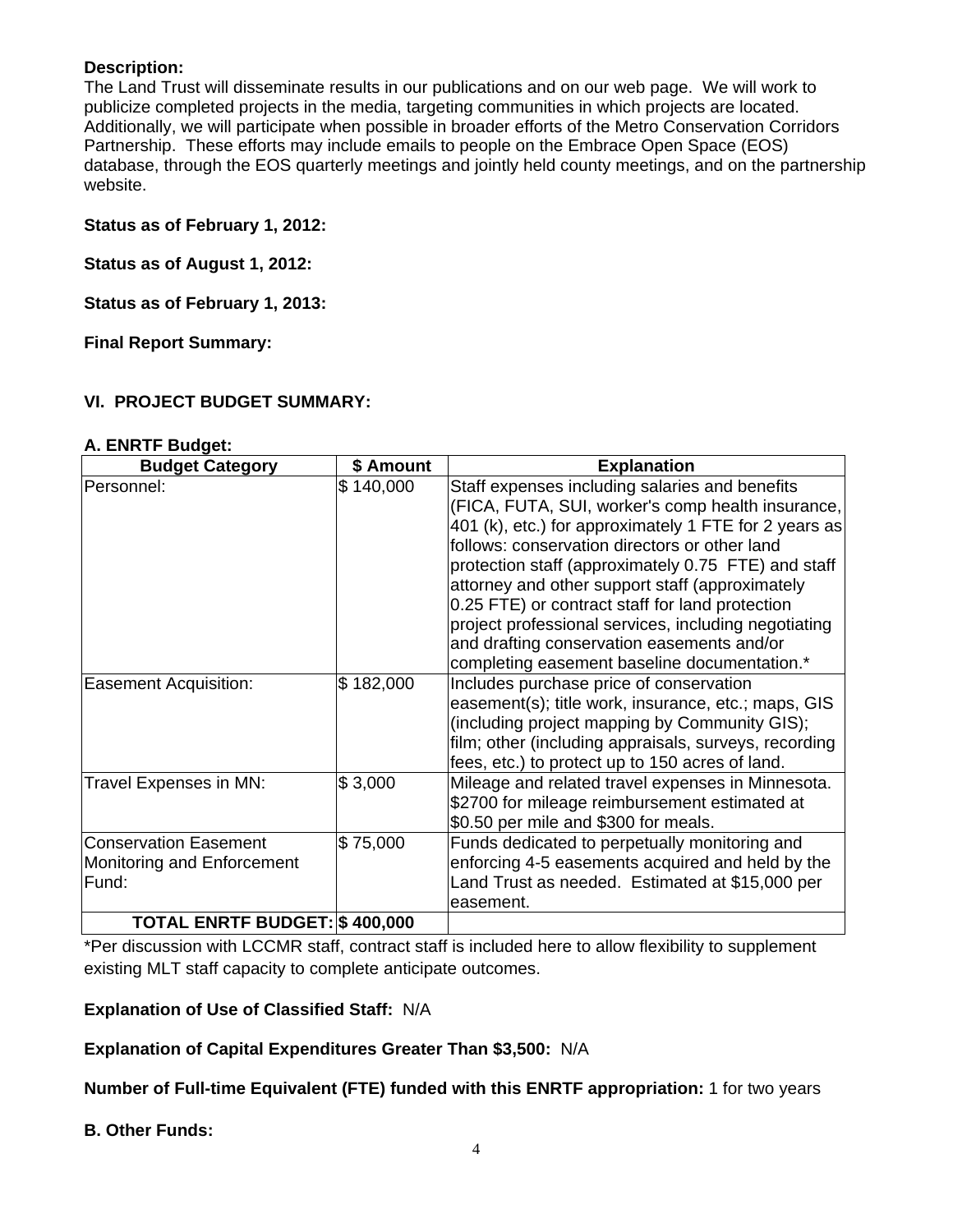Although we don't anticipate any cash funds at this time, we do anticipate providing leverage through value of easements donated to the Land Trust under this project.

| <b>Source of Funds</b>         | \$ Amount<br><b>Proposed</b> | \$ Amount<br><b>Spent</b> | <b>Use of Other Funds</b> |
|--------------------------------|------------------------------|---------------------------|---------------------------|
| <b>Non-state</b>               |                              |                           |                           |
|                                |                              |                           |                           |
| <b>State</b>                   |                              |                           |                           |
|                                |                              |                           |                           |
| <b>TOTAL OTHER FUNDS:   \$</b> |                              |                           |                           |

#### **VII. PROJECT STRATEGY:**

#### **A. Project Partners:**

The Land Trust is the only entity receiving funds through this request, however, the Land Trust coordinates its work with other Metro Conservation Corridors partners (please see overall proposal for list of project partners) as appropriate. Additionally, our partners include private landowners, as well as various units of state and local government that help in identifying and completing potential projects.

#### **B. Project Impact and Long-term Strategy:**

This project is part of the Land Trust's long-term, strategic conservation agenda. The conservation agenda sets out the specific conservation focus of the Minnesota Land Trust. This focus includes natural habitats for wildlife, fish and plants, lakeshores, rivers and streams, and scenic landscapes accessible or visible to the public. The conservation agenda also identifies a suite of critical landscapes throughout the State that embody the natural and cultural features that make Minnesota unique. The Metropolitan Conservation Corridors is one of the Land Trust's identified critical landscapes – one that addresses the unique conservation challenges that exist in a largely developed area.

The Minnesota Land Trust has a comprehensive easement monitoring and enforcement program directed at preserving the conservation values of protected lands. With each easement accepted, the Minnesota Land Trust will secure the funds necessary to meet our long-term obligations, setting aside funds for each project as necessary to meet future needs.

#### **C. Spending History:**

| <b>Funding Source</b> | M.L. 2005  | M.L. 2007      | M.L. 2008 | M.L. 2009 | M.L. 2010 |
|-----------------------|------------|----------------|-----------|-----------|-----------|
|                       | or         | or             | or        | or        | or        |
|                       | FY 2006-07 | <b>FY 2008</b> | FY 2009   | FY 2010   | FY 2011   |
| ENRTF – MeCC          | \$230,000  | \$134,000      | \$225,000 | \$250,000 | \$485,000 |
|                       |            |                |           |           |           |
|                       |            |                |           |           |           |
|                       |            |                |           |           |           |

#### **VIII. ACQUISITION/RESTORATION LIST:** See Acquisition List Attachment

**IX. MAP(S):** See Map Attachment

#### **X. RESEARCH ADDENDUM:** N/A

#### **XI. REPORTING REQUIREMENTS:**

Periodic work plan status update reports will be submitted no later than February 1, 2012, August 1, 2012, and February 1, 2013. A final report and associated products will be submitted by August 1, 2013 as requested by the LCCMR.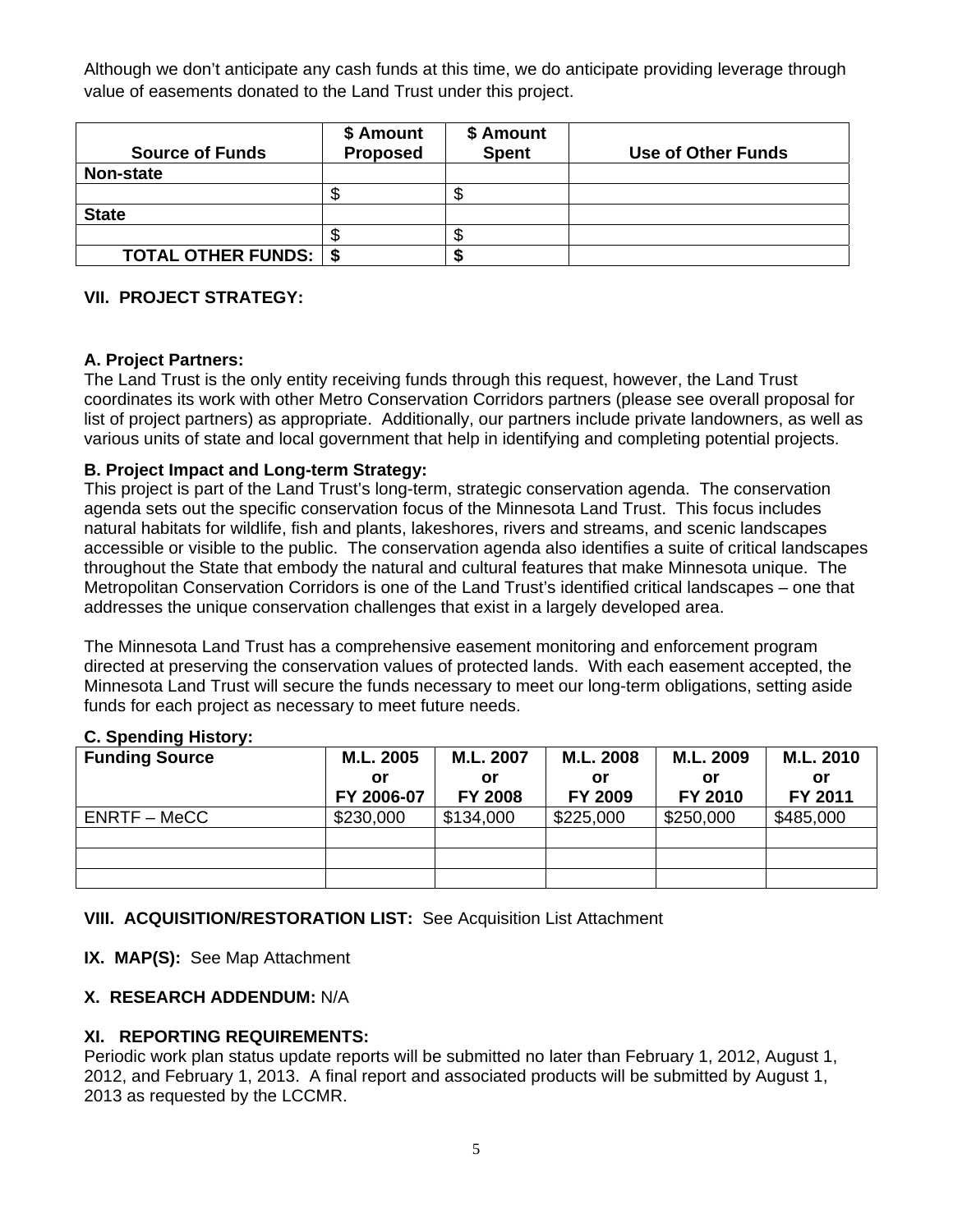| Attachment A: Budget Detail for M.L. 2011 (FY 2012-13) Environment and Natural Resources Trust Fund Projects      |                               |                                            |                |               |                |
|-------------------------------------------------------------------------------------------------------------------|-------------------------------|--------------------------------------------|----------------|---------------|----------------|
|                                                                                                                   |                               |                                            |                |               |                |
| Project Title: MeCC VI-3.2 - Protect Significant Habitat by Acquiring Conservation Easements                      |                               |                                            |                |               |                |
| Legal Citation: M.L. 2011, Chapter ____, Article ___, Section ___, Subdivision ___                                |                               |                                            |                |               |                |
| Project Manager: Sarah Strommen                                                                                   |                               |                                            |                |               |                |
| M.L. 2011 (FY 2012-13) ENRTF Appropriation: \$400,000                                                             |                               |                                            |                |               |                |
| Project Length and Completion Date: June 30, 2013                                                                 |                               |                                            |                |               |                |
| Date of Update:                                                                                                   |                               |                                            |                |               |                |
|                                                                                                                   |                               |                                            |                |               |                |
| <b>ENVIRONMENT AND NATURAL RESOURCES TRUST</b>                                                                    | <b>Activity 1</b>             |                                            |                | <b>TOTAL</b>  | <b>TOTAL</b>   |
| <b>FUND BUDGET</b>                                                                                                | <b>Budget</b>                 | <b>Amount Spent</b>                        | <b>Balance</b> | <b>BUDGET</b> | <b>BALANCE</b> |
| <b>BUDGET ITEM</b>                                                                                                |                               | <b>Protect Significant Habitat through</b> |                |               |                |
|                                                                                                                   | <b>Conservation Easements</b> |                                            |                |               |                |
| <b>Personnel (Wages and Benefits)</b>                                                                             | \$140,000                     |                                            | \$140,000      | \$140,000     | \$140,000      |
| Staff expenses including salaries and benefits (FICA, FUTA,                                                       |                               |                                            |                |               |                |
| SUI, worker's comp health insurance, 401 (k), etc.) for                                                           |                               |                                            |                |               |                |
| approximately 1 FTE for 2 years as follows: conservation                                                          |                               |                                            |                |               |                |
| directors or other land protection staff (approximately 0.75                                                      |                               |                                            |                |               |                |
| FTE) and staff attorney and other support staff                                                                   |                               |                                            |                |               |                |
| (approximately 0.25 FTE) or contract staff for land protection                                                    |                               |                                            |                |               |                |
| project professional services, including negotiating and                                                          |                               |                                            |                |               |                |
| drafting conservation easements and/or completing                                                                 |                               |                                            |                |               |                |
| easement baseline documentation.                                                                                  |                               |                                            |                |               |                |
| <b>MLT Conservation Staff</b>                                                                                     |                               |                                            |                |               |                |
| <b>Contract Land Protection Staff</b>                                                                             |                               |                                            |                |               |                |
| <b>MLT Legal Staff</b>                                                                                            |                               |                                            |                |               |                |
| <b>MLT Support Staff</b>                                                                                          |                               |                                            |                |               |                |
| <b>Easement Acquisition</b>                                                                                       | \$182,000                     |                                            | \$182,000      | \$182,000     | \$182,000      |
| Includes purchase price of conservation easement(s); title                                                        |                               |                                            |                |               |                |
| work, insurance, etc.; maps, GIS (including project mapping                                                       |                               |                                            |                |               |                |
| by Community GIS); film; other (including appraisals,                                                             |                               |                                            |                |               |                |
| surveys, recording fees, etc.)                                                                                    |                               |                                            |                |               |                |
| <b>Travel expenses in Minnesota</b>                                                                               | \$3,000                       |                                            | \$3,000        | \$3,000       | \$3,000        |
| Mileage and related travel expenses in Minnesota                                                                  |                               |                                            |                |               |                |
| <b>Easement Monitoring &amp; Enforcement Fund</b>                                                                 | \$75,000                      |                                            | \$75,000       | \$75,000      | \$75,000       |
| Funds dedicated to perpetually monitoring, managing, and<br>enforcing 4-5 easements acquired and held by the Land |                               |                                            |                |               |                |
| Trust as needed.                                                                                                  |                               |                                            |                |               |                |
| <b>COLUMN TOTAL</b>                                                                                               | \$400,000                     |                                            | \$400,000      | \$400,000     | \$400,000      |
|                                                                                                                   |                               |                                            |                |               |                |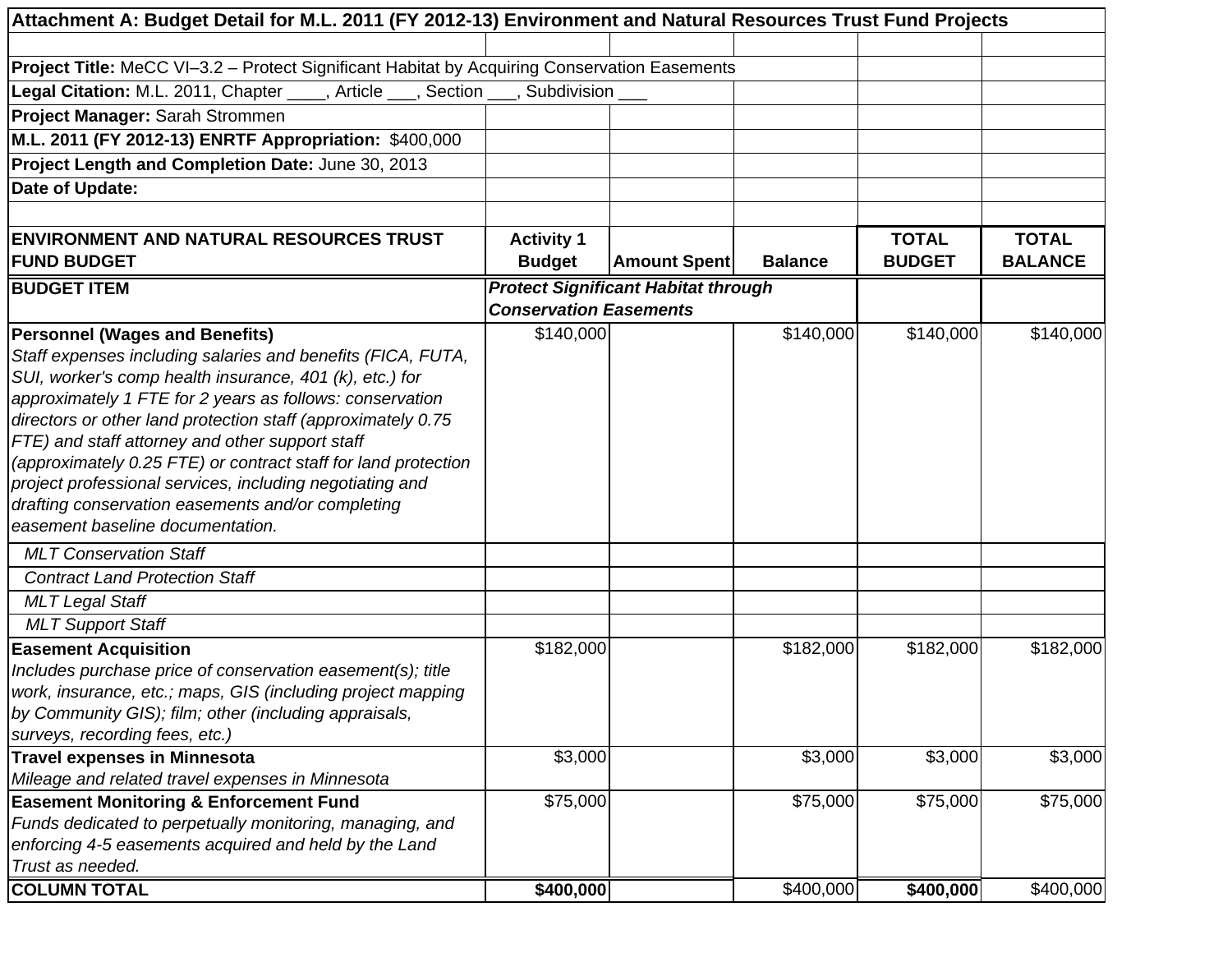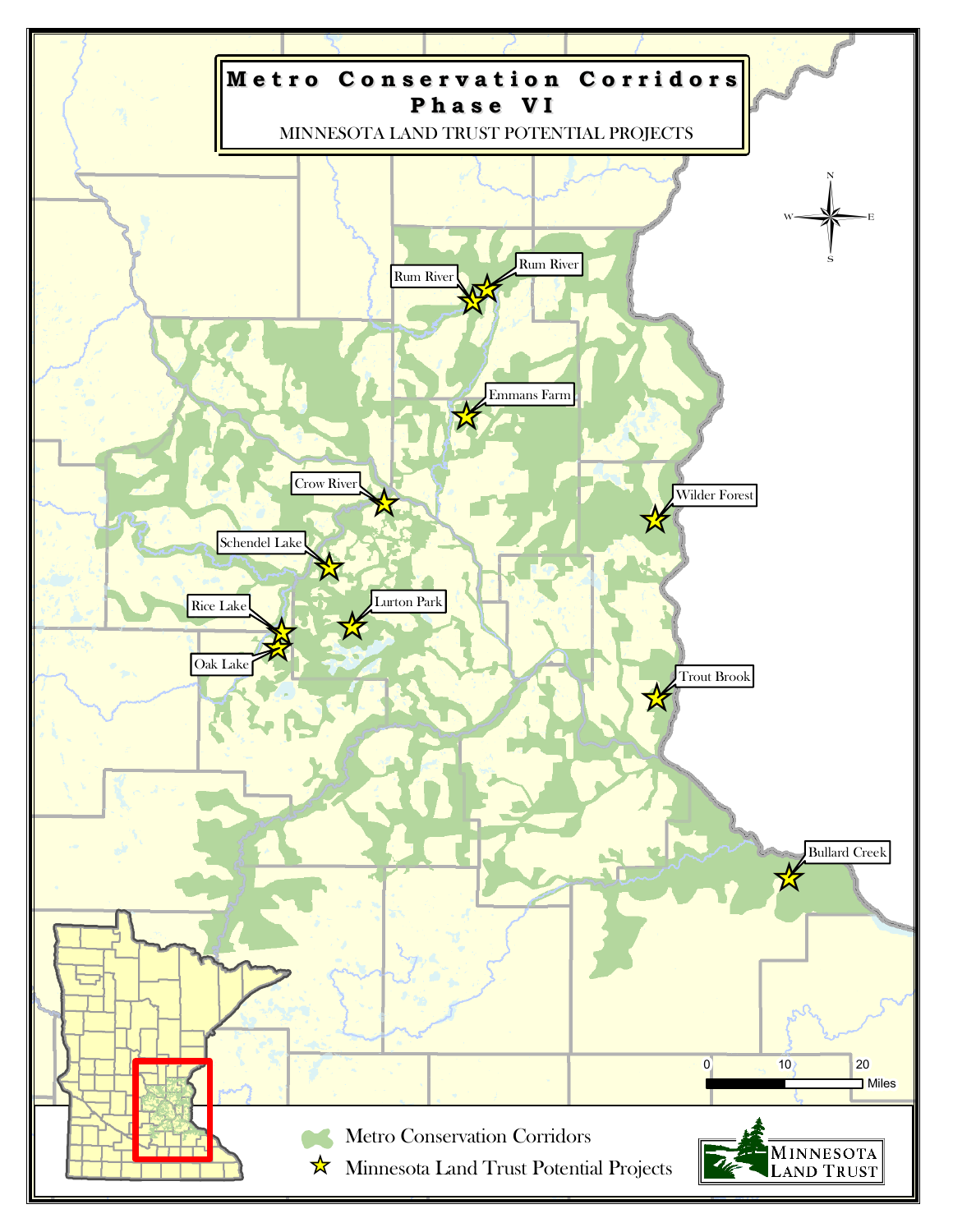#### **Environment and Natural Resources Trust Fund M.L. 2011 Acquisition/Restoration List**

**Project Title:** MeCC VI–3.2 – Protect Significant Habitat by Acquiring Conservation Easements **Project Manager Name:** Sarah Strommen **M.L. 2011 ENRTF Appropriation:** \$400,000

|   | <b>Acquisition or</b>                                                                      | <b>Geographical Coordinates</b><br>UTM-X/UTM-Y) | (Provide Latitude/Longitude OR |                    |                                          |                                                                                                                                                            |                                      |            |                 | # of Shoreline Proposed Fee Title |                                                          |                                     |
|---|--------------------------------------------------------------------------------------------|-------------------------------------------------|--------------------------------|--------------------|------------------------------------------|------------------------------------------------------------------------------------------------------------------------------------------------------------|--------------------------------------|------------|-----------------|-----------------------------------|----------------------------------------------------------|-------------------------------------|
|   | Restoration                                                                                | Latitude                                        | Longitude                      |                    | Ecosystem                                |                                                                                                                                                            |                                      |            | <b>Miles</b>    | or Easement Holder                |                                                          |                                     |
| # | <b>Parcel Name</b>                                                                         | or UTM-X                                        | or UTM-Y                       | County             | <b>Description</b>                       | <b>Ecological Significance</b>                                                                                                                             | <b>Activity Description</b>          | # of Acres | (if applicable) | (if applicable)                   | <b>Landowner Type</b>                                    | <b>Status</b>                       |
|   |                                                                                            |                                                 |                                |                    |                                          | parts of the property lie within                                                                                                                           |                                      |            |                 |                                   |                                                          |                                     |
|   |                                                                                            |                                                 |                                |                    | woodland,<br>grassland,                  | a regionally signficant<br>ecological area, also in                                                                                                        |                                      |            |                 |                                   |                                                          | Likely donation.                    |
|   |                                                                                            |                                                 |                                |                    | wetland,                                 | MCBS site of biodiversity                                                                                                                                  | conservation easement                |            |                 | Minnesota Land                    |                                                          | Initial contact                     |
|   | 1 Emmans Farm                                                                              | 475419                                          | 5025598                        | Anoka              | agriculture                              | significance                                                                                                                                               | acquisition                          | 80         |                 | Trust                             | Private landowner                                        | complete                            |
|   |                                                                                            |                                                 |                                |                    | forest, grassland,                       | part of Rum River corridor                                                                                                                                 | conservation easement                |            |                 | Minnesota Land                    |                                                          | initial contact                     |
|   | 2 Rum River                                                                                | 476605                                          | 504920                         | Isanti             | wetland, shoreline                       | <b>Wild and Scenic River</b>                                                                                                                               | acquisition                          | 36         | 4.267 Trust     |                                   | Private landowner                                        | complete                            |
|   |                                                                                            |                                                 |                                |                    | forest, wetland,                         | part of Rum River corridor -                                                                                                                               | conservation easement                |            |                 | Minnesota Land                    |                                                          | initial contact                     |
|   | 3 Rum River                                                                                | 479612                                          | 5051732                        | Isanti             | prairie, ponds                           | Wild and Scenic River                                                                                                                                      | acquisition                          | 40         |                 | 500 Trust                         | Private landowner                                        | complete                            |
|   |                                                                                            |                                                 |                                |                    |                                          |                                                                                                                                                            |                                      |            |                 |                                   |                                                          | Donation.                           |
|   | 4 Rice Lake                                                                                | 437261                                          | 4980942                        | Carver &<br>Wright | forest, wetland,<br>shoreline            | MCBS sugar maple forest<br>native plant community                                                                                                          | conservation easement<br>acquisition | 128        | 1,937 Trust     | Minnesota Land                    |                                                          | Negotiations                        |
|   |                                                                                            |                                                 |                                |                    |                                          |                                                                                                                                                            |                                      |            |                 |                                   | Private landowner                                        | underway                            |
|   |                                                                                            |                                                 |                                |                    |                                          | parts of the property lie within                                                                                                                           |                                      |            |                 |                                   |                                                          |                                     |
|   |                                                                                            |                                                 |                                |                    |                                          | a regionally signficant                                                                                                                                    |                                      |            |                 |                                   |                                                          |                                     |
|   |                                                                                            |                                                 |                                |                    |                                          | ecological area, undeveloped                                                                                                                               |                                      |            |                 |                                   |                                                          |                                     |
|   |                                                                                            |                                                 |                                |                    | forest, wetland,                         | wooded shoreline along                                                                                                                                     | conservation easement                |            |                 | Minnesota Land                    |                                                          | initial contact                     |
|   | 5 Schendel Lake                                                                            | 447080                                          | 4994399                        | Hennepin           | agriculture                              | Schendel Lake                                                                                                                                              | acquisition                          |            |                 | <b>TBD</b> Trust                  | Private landowner                                        | complete                            |
|   |                                                                                            |                                                 |                                |                    | forest, grassland,                       | lies within a DNR regionally                                                                                                                               | conservation easement                |            |                 | Minnesota Land                    | Public owner City of Donation. Initial                   |                                     |
|   | 6 Lurton Park                                                                              | 451774                                          | 4982186                        | Hennepin           | wetland, pond                            | significant ecological area<br>MCBS oak (red maple)                                                                                                        | acquisition                          | 30         |                 | Trust                             | Orono                                                    | contact complete                    |
|   |                                                                                            |                                                 |                                |                    | forest, woodland,                        | woodland, site of high                                                                                                                                     | conservation easement                |            |                 | Minnesota Land                    |                                                          | Likely donation.<br>Initial contact |
|   | 7 Wilder Forest                                                                            | 514276                                          | 5004133                        | Washington         | wetland                                  | biodiversity significance                                                                                                                                  | acquisition                          | 38         |                 | Trust                             | Private landowner                                        | complete                            |
|   |                                                                                            |                                                 |                                |                    | forest, woodland,                        |                                                                                                                                                            |                                      |            |                 |                                   |                                                          |                                     |
|   |                                                                                            |                                                 |                                |                    | grassland,                               |                                                                                                                                                            |                                      |            |                 |                                   |                                                          |                                     |
|   |                                                                                            |                                                 |                                |                    | wetland.                                 | undeveloped shoreline along                                                                                                                                |                                      |            |                 |                                   |                                                          | Donation.                           |
|   |                                                                                            |                                                 |                                |                    | agricultural,                            | state designated wild &                                                                                                                                    | conservation easement                |            |                 | Minnesota Land                    |                                                          | Negotiations                        |
|   | 8 Crow River                                                                               | 345827                                          | 5015058                        | Hennepin           | shoreline                                | scenic river, Crow River                                                                                                                                   | acquisition                          | 97         |                 | <b>TBD</b> Trust                  | Private landowner                                        | underway                            |
|   |                                                                                            |                                                 |                                |                    | forest, woodland.                        |                                                                                                                                                            |                                      |            |                 |                                   |                                                          | Donation.                           |
|   | 9 Trout Brook                                                                              | 514691                                          | 4967409                        | Washington         | grassland,<br>shoreline                  | lies within a DNR regionally<br>significant ecological area                                                                                                | conservation easement<br>acquisition | 35         | 2,812 Trust     | Minnesota Land                    | Private landowner                                        | Negotiations<br>underway            |
|   |                                                                                            |                                                 |                                |                    |                                          |                                                                                                                                                            |                                      |            |                 |                                   |                                                          |                                     |
|   |                                                                                            |                                                 |                                |                    |                                          | lies within a DNR regionally                                                                                                                               |                                      |            |                 |                                   |                                                          |                                     |
|   |                                                                                            |                                                 |                                |                    |                                          | significant ecological area,<br>shallow lake = DNR key                                                                                                     |                                      |            |                 |                                   | Non-profit                                               | Purchase -                          |
|   | 10 Oak Lake                                                                                | 436427                                          | 4977756                        | Carver             | forest, grassland,<br>wetland, shoreline | habitat in state action plan                                                                                                                               | conservation easement<br>acquisition | 91         | 8,612 Trust     | Minnesota Land                    | organiztaion - Phyllis funding source not<br>Wheatley CC | vet identified.                     |
|   |                                                                                            |                                                 |                                |                    |                                          |                                                                                                                                                            |                                      |            |                 |                                   |                                                          |                                     |
|   |                                                                                            |                                                 |                                |                    | forest, grassland,<br>agricultural,      | undeveloped shoreline along<br>Bullard Creek, a DNR trout                                                                                                  | conservation easement                |            |                 | Minnesota Land                    |                                                          | initial contact                     |
|   | 12 Bullard Creek                                                                           | 541896                                          | 4930355                        | Goodhue            | shoreline                                | stream                                                                                                                                                     | acquisition                          | 60         |                 | <b>TBD</b> Trust                  | Private landowner                                        | complete                            |
|   | NOTES: The above list includes projects the Minnesota Land Trust currently is considering. |                                                 |                                |                    |                                          | Other projects may be added to the list as new landowners are contacted. Some projects on the list will not be completed. Projects not completed under the |                                      |            |                 |                                   |                                                          |                                     |

2011 phase may be moved to future phases.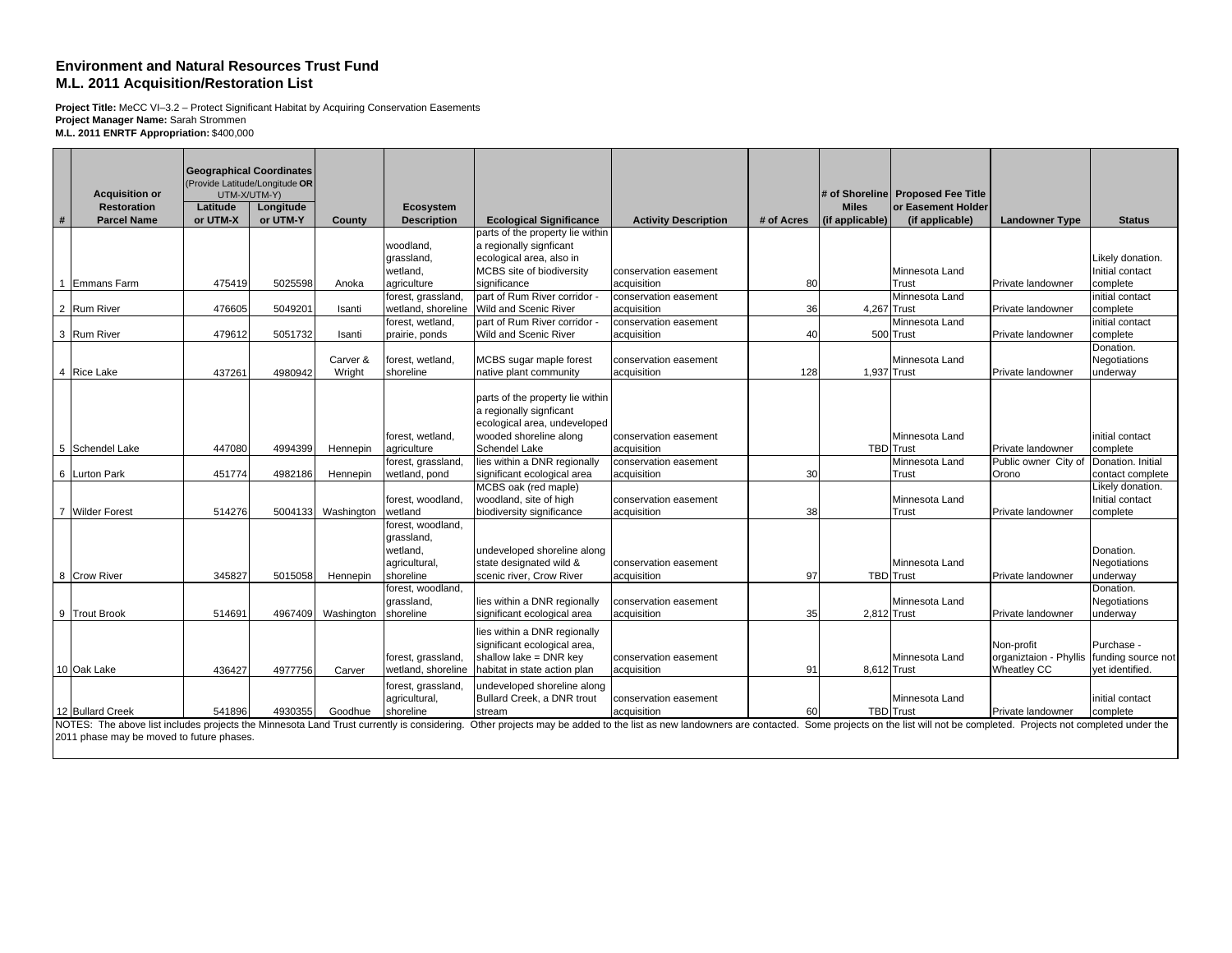# **ENVIRONMENT AND NATURAL RESOURCES TRUST FUND M.L. 2011 Potential Project Summaries**

**Project Title:** MeCC VI–3.2 – Protect Significant Habitat by Acquiring Conservation Easements **Project Manager Name:** Sarah Strommen **M.L. 2011 ENRTF Appropriation:** \$400,000

#### **PROJECT: Emmans Farm**

- **Conservation Values/Public Benefit:** This 80-acre property in Anoka County contains relatively natural and undisturbed habitats of forest and wetlands that support a large array of terrestrial and aquatic wildlife species. The property lies within a corridor between Lake George Regional Park and Bethel Wildlife Management Area. It is adjacent to an 80-acre property already protected with a conservation easement by the Land Trust. This property will be the third property protected by the same family.
- **Landowner Information:** The property is owned by a private landowner and has been in the family since the landowners' relatives purchased the land from the United States government 150 years ago.
- **Easement Summary:** We anticipate this project will be a donated conservation easement. The terms of this easement are still being negotiated.

#### **PROJECT: Rum River**

 **Conservation Values/Public Benefit:** This 36-acre property in Isanti County contains relatively natural and undisturbed habitats of floodplain forest, mixed hardwood forest, and wetlands which provide habitat for a variety of species, including the red-shouldered hawk and Louisiana waterthrush, both of which are listed as special concern species in Minnesota and have been documented in the area by the Natural Heritage Program.

The property contains undeveloped shoreline along the Rum River, a DNR-designated wild and scenic river and state canoe route. Protecting this property helps maintain the water quality and ecological integrity of the river, and will provide a scenic view to travelers along the river.

- **Landowner Information:** The property is owned by a private landowner.
- **Easement Summary:** The terms of this easement are still being negotiated.

# **PROJECT: Rum River**

 **Conservation Values/Public Benefit:** This 40-acre property in Isanti County contains relatively natural and undisturbed habitats of open prairie, wetlands, mixed hardwood forest, and a pond, which provide habitat for a variety of species. The property also contains an historic farmstead with an 1880's brick farmhouse.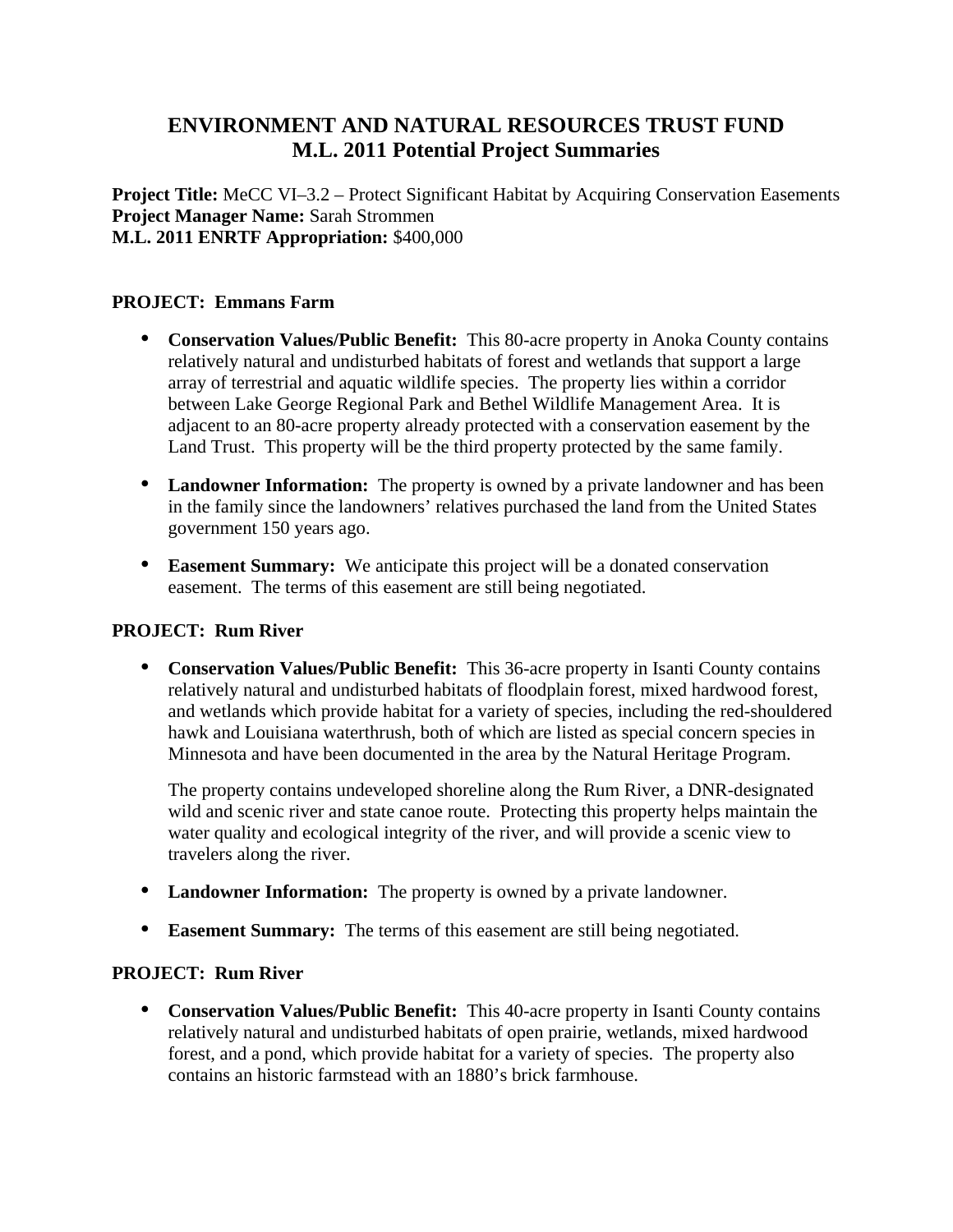The property has undeveloped shoreline along the Rum River, a DNR-designated wild and scenic river and state canoe route. Protecting this property helps maintain the water quality and ecological integrity of the river, and will provide a scenic view to travelers along the river.

- **Landowner Information:** The property is owned by a private landowner who has worked with Pheasants Forever and Ducks Unlimited in the past to restore most of the property.
- **Easement Summary:** The terms of this easement are still being negotiated.

# **PROJECT: Rice Lake**

- **Conservation Values/Public Benefit:** This 128-acre property in both Carver & Wright Counties contains mixed woodlands, restored wetlands and ponds, and open meadow, providing habitat for many species of plants and animals. The property also has relatively undeveloped shoreline along the Rice Lake.
- **Landowner Information:** The property is owned by a private landowner who has worked in the past with the U.S. Fish & Wildlife Service to restore the wetlands and ponds on the property.
- **Easement Summary:** The terms of this easement are still being negotiated.

# **PROJECT: Schendel Lake**

- **Conservation Values/Public Benefit:** This property is located within an area identified by Hennepin County Environmental Services as the Hafften - Schendel - Schwappauff corridor, considered to be among the top five most important natural resource corridors that remain in private ownership within Hennepin County. The ecological system within this corridor includes a variety of habitats including lowland hardwood forests, maplebasswood forests, wet meadows, tamarack swamps, and important wetland complexes that include shallow and deep marsh systems as well as deep water lake systems that provide critical habitat to a myriad of wildlife and plant species. The acreage of this project is to be determined.
- **Landowner Information:** The property is owned by a private landowner.
- **Easement Summary:** The terms of this easement are still being negotiated.

# **PROJECT: Lurton Park**

 **Conservation Values/Public Benefit:** Lurton Park is a passive/natural area park within the City of Orono near the southwestern shore of Lake Classen. It lies within an important natural resource corridor that includes Baker Regional Park Reserve, Wolsfeld Woods SNA, and Wood-Rill SNA. It also is important from a scenic standpoint, as it lies in a highly visible corridor along Highway 12. The City of Orono approached the Land Trust about possible protection of the park because of its importance to the City.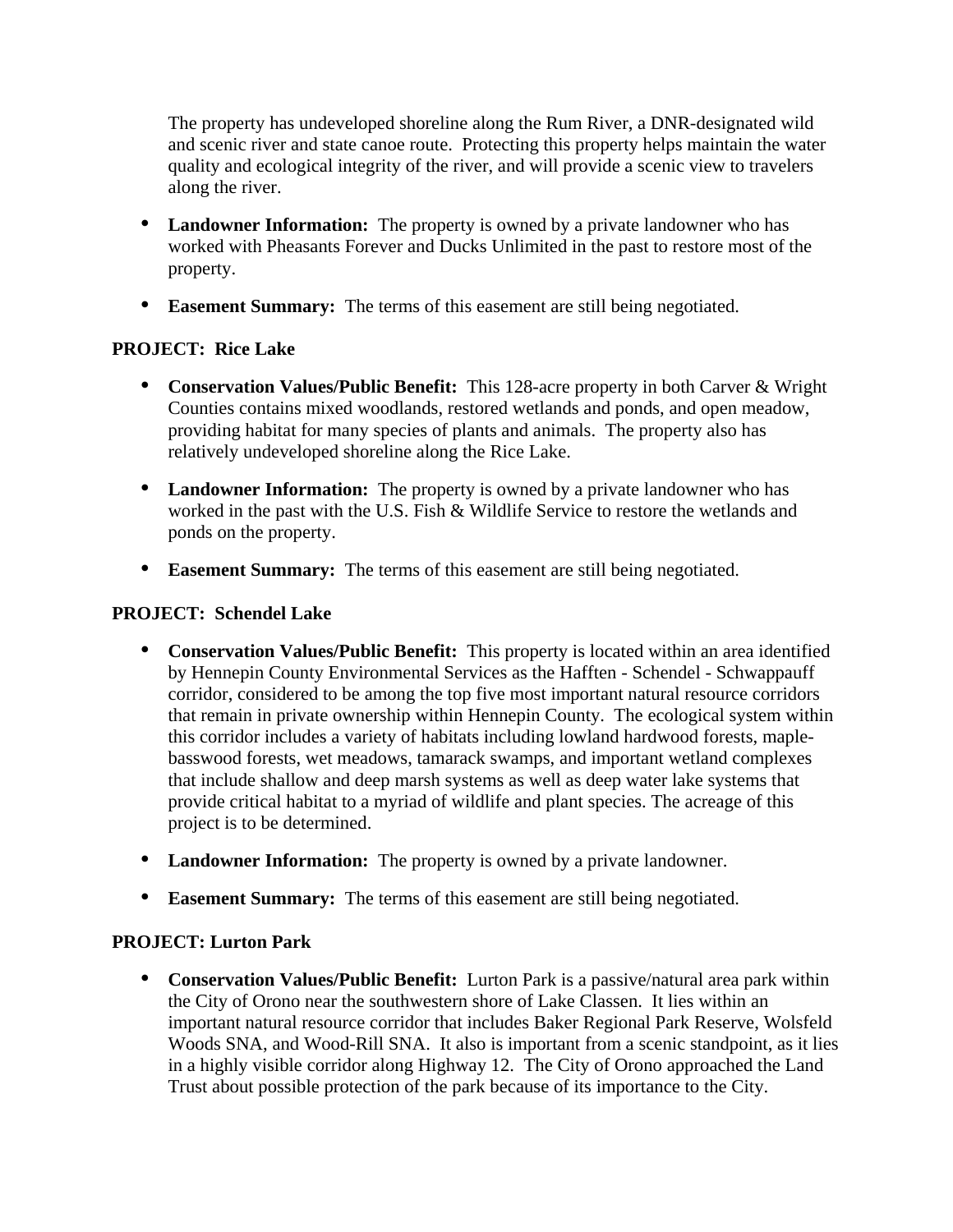- **Landowner Information:** The property is owned by the City of Orono.
- **Easement Summary:** The Land Trust is exploring whether restrictive covenants already exist and whether they are sufficient enough to protect the property.

# **PROJECT: Wilder Forest**

- **Conservation Values/Public Benefit:** This 38-acre property in Washington County contains relatively natural and undisturbed habitats of oak-red maple woodland that support a large array of wildlife species. Portions of this native plant community have been mapped by the Minnesota County Biological Survey as a site with high biodiversity significance. The property lies adjacent to Wilder Forest Nature Center to the south which connects with Warner Nature Center, building on a larger corridor of protected oak forest.
- **Landowner Information:** This property is owned by a private landowner.
- **Easement Summary:** The terms of this easement are still being negotiated.

# **PROJECT: Crow River**

- **Conservation Values/Public Benefit:** This 97-acre property in Isanti County contains relatively natural and undisturbed habitats of mixed hardwood forest, wetlands and grassland which provide habitat for a variety of aquatic and terrestrial species. The property contains undeveloped shoreline along the Crow River, a tributary of the Mississippi River. Protecting this property helps maintain the water quality and ecological integrity of the river and will provide a scenic view to travelers along the river.
- **Landowner Information:** The property is owned by a private landowner.
- **Easement Summary:** The terms of this easement are still being negotiated.

# **PROJECT: Oak Lake**

- **Conservation Values/Public Benefit:** This 91-acre property is a unique parcel of land a peninsula in Oak Lake in Carver County. It is a mix of wetlands, grassland, and a high quality maple-basswood forest remnant. The property is visible from the Luce Line Trail, and therefore contributes to the scenic character of this well-used trail.
- **Landowner Information:** The property is owned by the Phyllis Wheatley Community Center, who would like to renew its use of this property as an outdoor education facility for the youth population it serves in North Minneapolis as well as others.
- **Easement Summary:** This would be a purchased easement, although a funding source has not yet been identified. The terms of this easement would allow the camp facility to remain with the ability to update and expand on a limited basis. There may also be an opportunity to negotiate walk-in access to Oak Lake, which currently does not have any public access.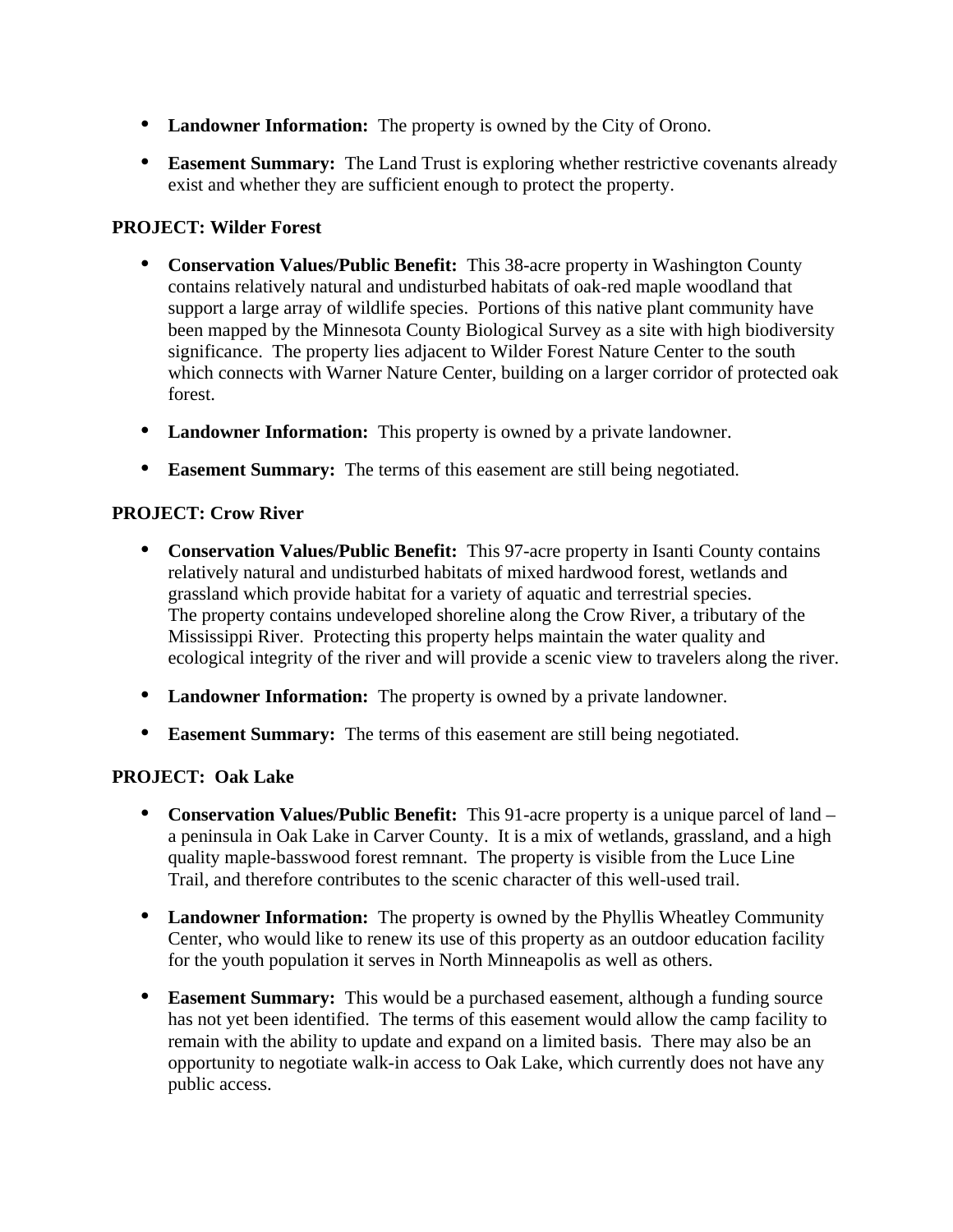#### **PROJECT: Trout Brook**

- **Conservation Values/Public Benefit:** This 35-acre property features oak woodland, which is dominated by red oak on the north-facing slopes and by bur oak on the southfacing slopes. Cottonwood, paper birch, quaking aspen, and red cedar also are present. It also contains significant shoreline along Trout Book, a tributary of the St. Croix River. The property lies within a natural resource corridor that includes Afton State Park, which is located downstream and to the east of the property and within a priority land protection area identified by Washington County's Land and Water Legacy program. It also is important for protection of the groundwater. The Geologic Atlas of Washington County shows that the portion of the property along Trout Brook has a "very high" rating for sensitivity of the groundwater to pollution.
- **Landowner Information:** This easement will be donated. The property is owned by a private landowner.
- **Easement Summary:** The terms of this easement are still being negotiated.

# **PROJECT: Bullard Creek**

- **Conservation Values/Public Benefit:** This 60-acre property in Goodhue County contains relatively natural and undisturbed habitats of forest and grassland which provide habitat for a variety of species. The property also contains shoreline along Bullard Creek, a DNR-designated trout stream, which is a tributary to Lake Pepin and the Upper Mississippi River watershed. Protecting this property will build on prior efforts in this area as the third easement along Bullard Creek and its tributaries and also will help maintain the water quality and ecological integrity of the stream.
- **Landowner Information:** The property is owned by a private landowner. This will be third property protected by the same family.
- **Easement Summary:** The terms of this easement are still being negotiated.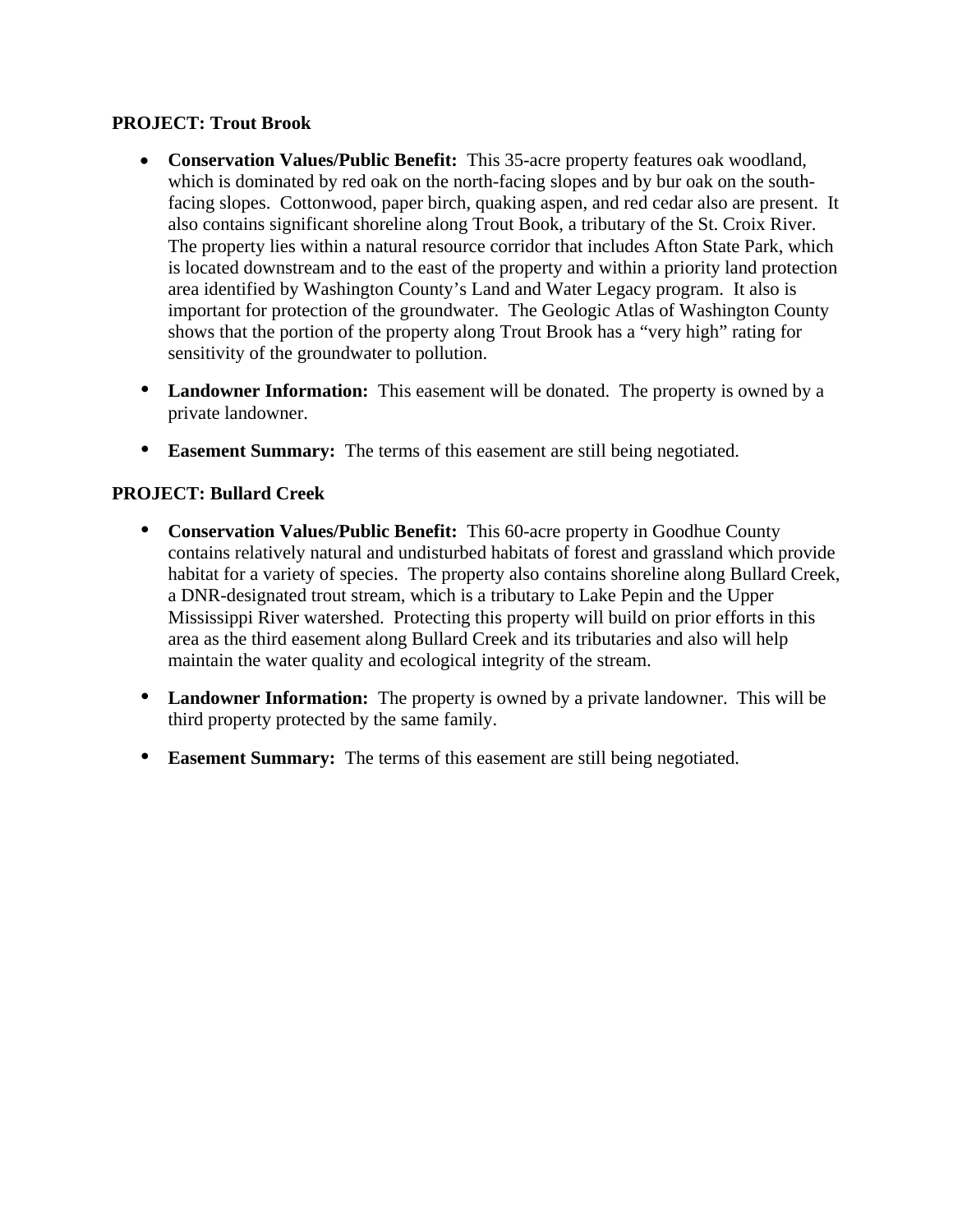# **Minnesota Land Trust Metro Conservation Corridors**

# **Work Plan Addendum 1: Conservation Easement Stewardship Overview**

# **MINNESOTA LAND TRUST**

**Stewardship**: Working in partnership with landowners and the communities in which their lands are located to preserve the conservation values of those lands protected by Minnesota Land Trust conservation easements.

Conservation easements are forever. With each easement it accepts, the Minnesota Land Trust simultaneously accepts responsibility to protect that land and its conservation values into the future. The following generally describes our plan for meeting our stewardship obligations.

#### **Goals:**

The ultimate responsibility of the Minnesota Land Trust's conservation easement stewardship program is to preserve the conservation values associated with each property protected by an easement. To meet our obligations effectively, the goals of the Minnesota Land Trust's stewardship program are to:

- Encourage voluntary compliance with the terms of our conservation easements.
- Establish and maintain good relationships with our landowners.
- Establish and maintain good relationships with the communities in which our easements are located.
- Provide professional, timely responses and service to our landowners.
- Document the condition of lands protected by each easement at the time the easement is completed and monitor that condition over time.
- Maintain accurate records.
- Be efficient and effective with the use of our funds in supporting our stewardship activities.
- Swiftly address any potential violations and legally defend our easements as needed.

# **Components of a Stewardship Program:**

Stewardship in the Minnesota Land Trust starts with a well-drafted conservation easement. Many future problems can be eliminated if the easement itself is drafted with long-term stewardship issues in mind.

That being said, there are a number of specific components to the Minnesota Land Trust's stewardship program. These include:

• creating the baseline property report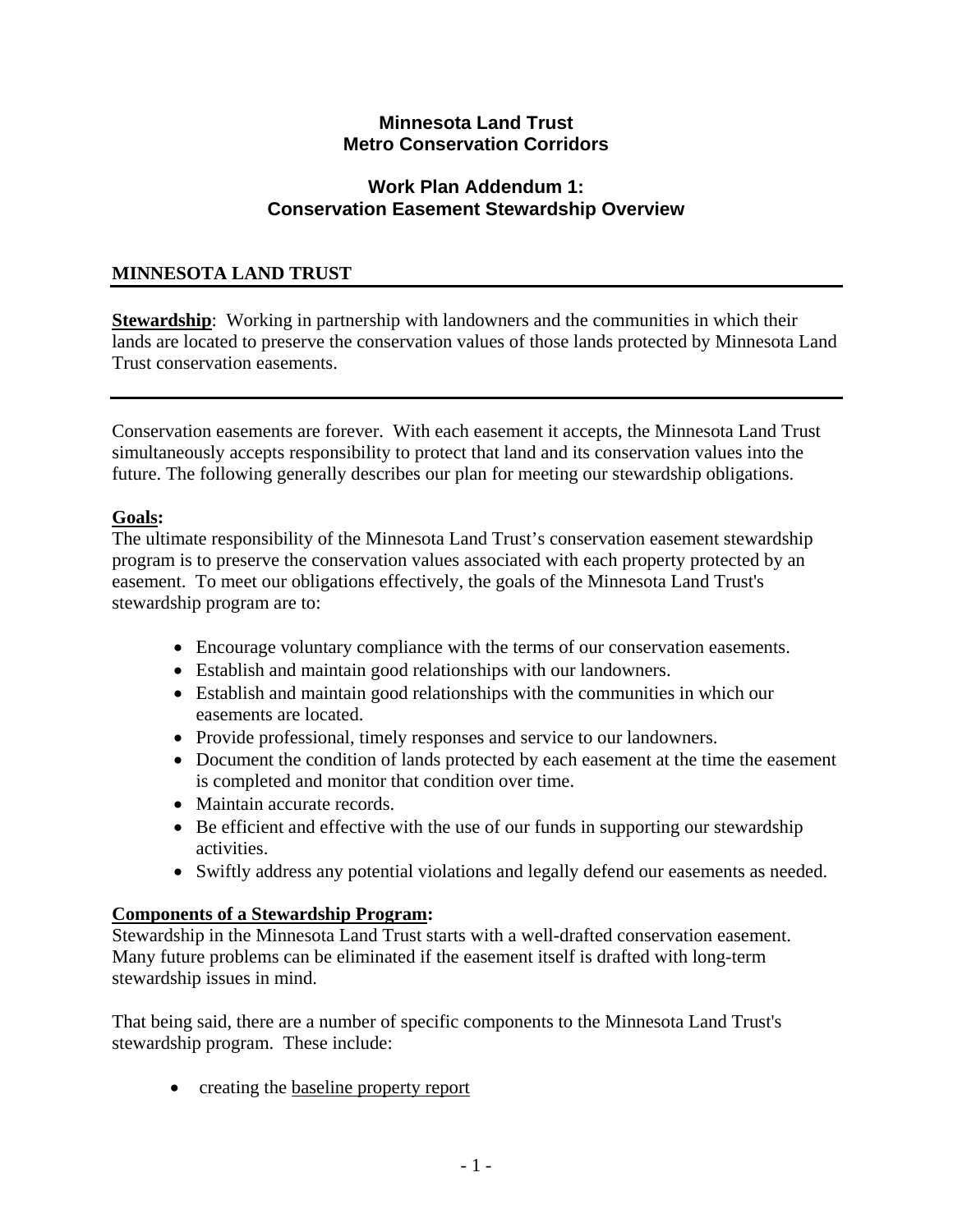- easement administration
- monitoring
- landowner relations
- community relations and finally
- easement enforcement and defense

Major aspects of each area are discussed below.

#### **Baseline Property Reports**:

A baseline property report documents the physical and biological condition of a parcel of land subject to an easement at the time the easement is granted. It is the background information against which the property is monitored and evaluated over time to determine if there has been a violation of the terms of the easement.

A baseline property report will be created for every conservation easement held by the Minnesota Land Trust. All property reports will contain:

- A descriptive overview of the property covering vegetation and improvements.
- Maps.
- Photographs.

Each property report will be signed by the landowner conveying the easement and the Minnesota Land Trust attesting to the fact that the report reflects the condition of the property at the time the easement was completed. Property reports will be updated as necessary to reflect changes to the property from the exercise of reserved rights, any amendments to the easement or other factors which reflect major changes to the condition of the property.

# **Easement Administration**:

Administrative tasks associated with conservation easements include routine requests for information or interpretation about a particular easement, formal requests for approval from the Minnesota Land Trust for certain activities specified in the easement as requiring Land Trust approval (e.g. building locations, forestry management plans, etc.) and, in very rare circumstances, amendments to the easement itself.

# Requests for information:

The Conservation Stewardship Director routinely handles requests for information about an easement or about monitoring or similar matters. Interpretations of ambiguous or confusing language require review by legal staff. All interpretations are set out in writing to avoid later misunderstandings.

#### Formal approvals:

Easements often allow certain activities to take place only with the written approval of the Land Trust. Formal approvals require an initial written request with appropriate supporting information from the landowner. All requests are initially reviewed by the Conservation Stewardship Director to make sure that any approvals are consistent with the conservation purpose of the easement and will not adversely impact the conservation values of the land.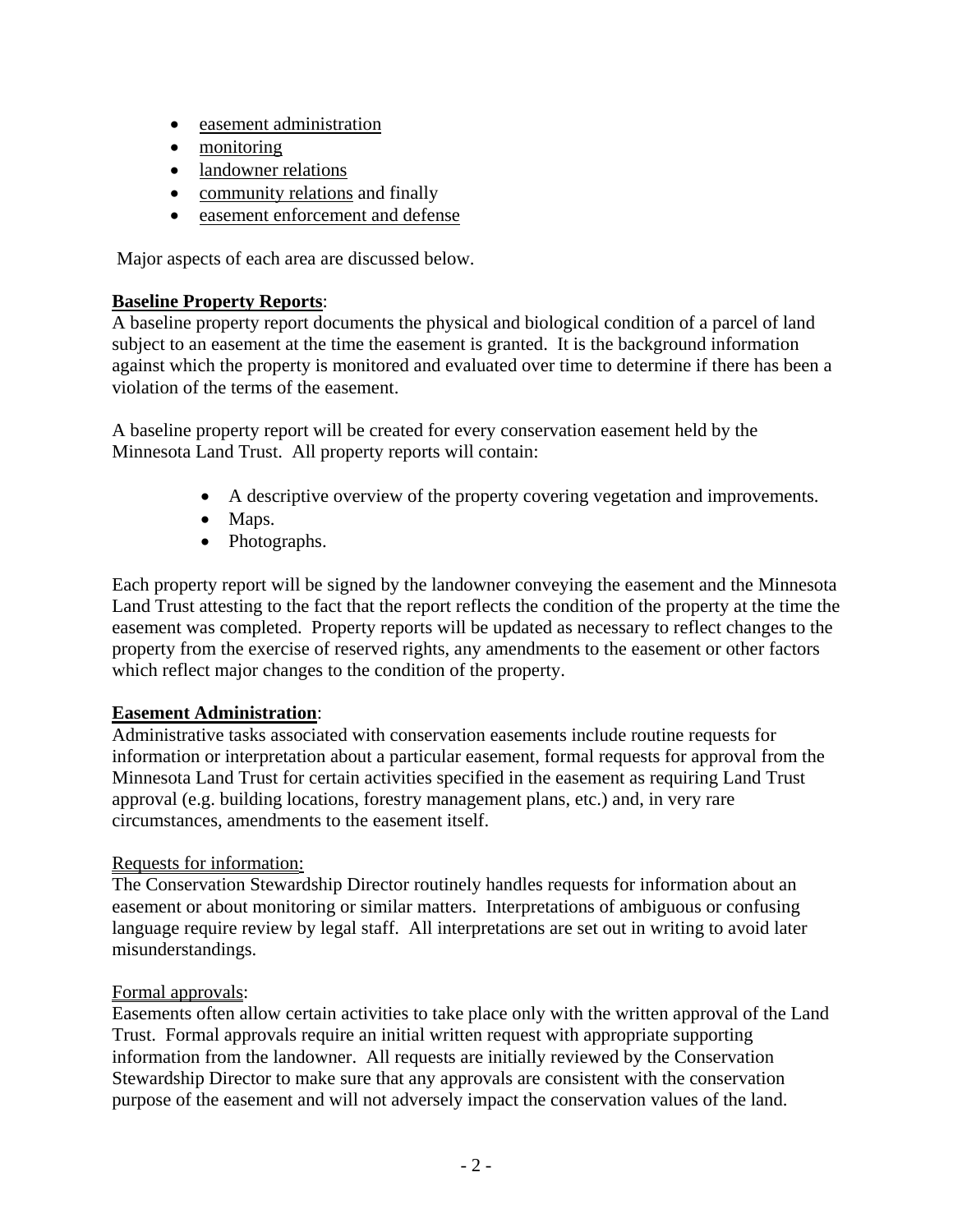Requests for approvals are also reviewed by legal staff to make sure any approval is in technical compliance with the terms of the easement. All approvals will be given to a landowner in writing, generally signed by the Executive Director.

# Amendments:

Amendments to conservation easements are very uncommon and are seriously addressed, but may be appropriate in certain of situations, such as technical corrections, clarifications of ambiguous language, adding additional land, or removing reserved rights to strengthen the easement. The Minnesota Land Trust's amendment policy states that any amendment must result in an improvement in conservation benefits. Amendment requests require thorough review by the Stewardship Director, appropriate legal review, approval by the Executive Director for minor technical amendments and approval by the Board of Directors for any substantive requests.

#### **Monitoring**:

Monitoring is the core component of any conservation easement stewardship program. It helps build relationships with landowners, allows the Land Trust to discover any problems, and provides an opportunity to document changes in the property or its ownership.

#### Monitoring plans:

The Land Trust will create a monitoring plan for each property on which it holds a conservation easement. These plans will be based on terms of the conservation easement itself and on the property report created to document the condition of the property at the time the easement was completed. The monitoring plan will suggest how and when the property should be monitored and identify those areas of particular concern or requiring special attention. A monitoring plan will generally include a monitoring map to assist in monitoring. Conditions on the property may change over time and monitoring plans will need to be updated to reflect these changes.

#### Monitoring workbooks:

A monitoring workbook will be maintained on each protected property. Unlike a property report that is intended to capture a "moment in time," the monitoring workbook will be a dynamic tool tracking changes in the condition and ownership of the property. The monitoring workbook will include:

- Current ownership, contact information and directions to the property.
- Copy of the property report including maps and photographs.
- Monitoring plan for the property, with monitoring map.
- Past monitoring reports.
- Copy of the conservation easement.
- Copies of any amendments, approvals or interpretations of the easement.
- Summary of Land Trust monitoring procedures.
- Current monitoring report form.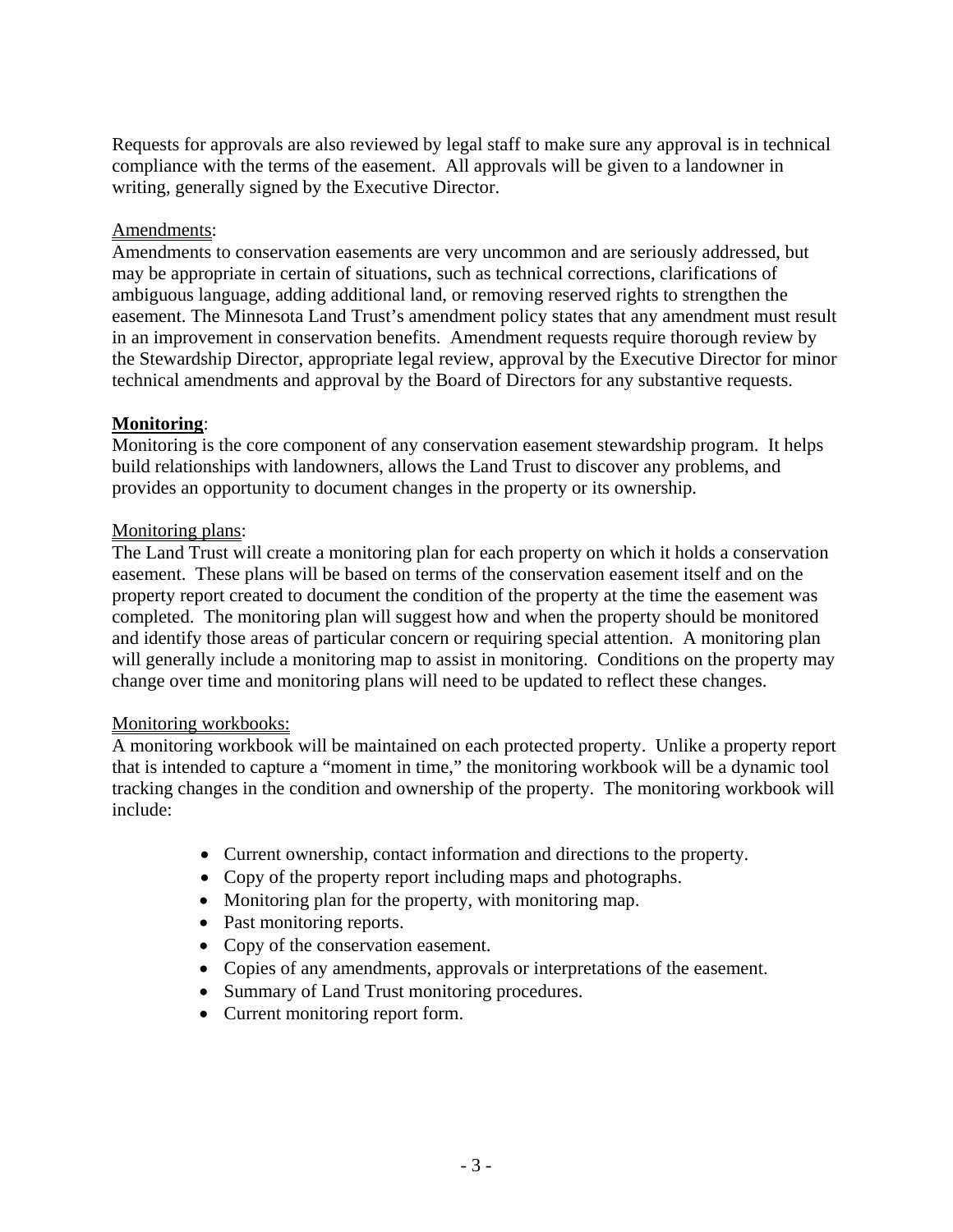# Timing of monitoring visits:

It is the practice of the Minnesota Land Trust to monitor each property annually or more often if needed such as at time of construction, amendment of the easement, or approval of the exercise of a reserved right.

# Monitors:

The Land Trust uses both staff and volunteers to monitor protected property. All volunteers will be asked to complete a certification program.

# **Landowner Relations**:

The Minnesota Land Trust will be most successful if landowners voluntarily comply with the terms of the easements protecting theirs lands. Therefore, the Land Trust views its relationship with landowners as a partnership. To support this partnership, the Land Trust will:

- Send each landowner a completed easement packet that will include a copy of the recorded easement and information on monitoring and other matters of concern to most landowners regarding their conservation easement.
- Provide each landowner with signs that note the protected status of their property.
- Provide each landowner with an honorary life membership.
- Hold an annual landowner appreciation event.
- Distribute an annual landowner newsletter.
- Following the transfer of ownership, make sure that all new landowners receive a personal visit from staff, a copy of the property report, a complimentary membership and an easement packet.

# **Community Relations**:

Conservation of private lands will be successful if the communities in which these lands are located recognize and value the role of private land conservation in creating a livable community. The Minnesota Land Trust will work with local communities by:

- Hosting appropriate events to educate a community about conservation easements and activities in the area.
- Working with local media.
- Identifying and working with selected audiences such as realtors, local government officials, neighbors, or homeowners associations.

# **Violations and Easement Defense**:

In the end, the Minnesota Land Trust must be prepared to correct violations of easement terms. Each suspected violation requires an individualized approach. Whenever possible, the Land Trust will work with the landowner to have the landowner voluntarily correct the situation. However, it is the Land Trust's intent and obligation to legally enforce the easement as necessary. Any judicial action taken by the Minnesota Land Trust requires approval by the Board of Directors.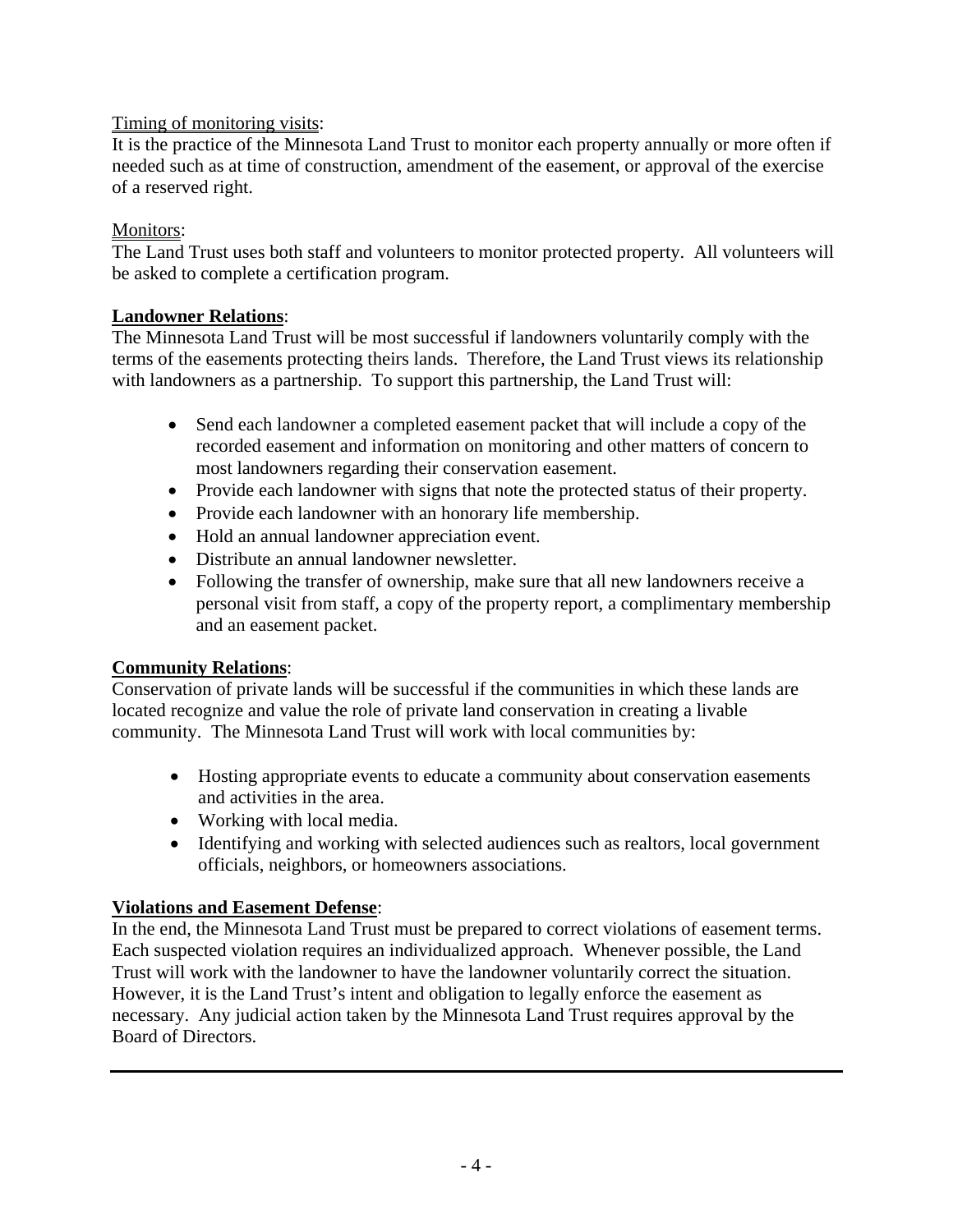

#### **CONSERVATION EASEMENT PROJECT COST ANALYSIS OVERVIEW**  June, 2010

# **SUMMARY**

Conservation easements are forever. With each easement, the Minnesota Land Trust accepts responsibility to protect that land and its conservation values into the future.

Recognizing the seriousness of this commitment, the Board of Directors and staff of the Minnesota Land Trust continually emphasize the importance of creating and demonstrating high standards in all land protection activities, including the drafting, monitoring and enforcement of conservation easements.

In order to meet this objective, it was critical that the Land Trust develop a better understanding of the financial costs of these activities. Therefore, in 2002 the Minnesota Land Trust completed a process of extensively analyzing the immediate and long-term expenses associated with accepting a conservation easement. This cost analysis has been updated several times since 2002, including its most recent update in 2009. While individual data have been adjusted for inflation or based upon increased knowledge with expanded experience, the general approach has been reconfirmed upon each review.

The importance of understanding and planning for all costs associated with land conservation projects was reconfirmed as the Land Trust applied for, and was granted, accreditation by the Land Trust Accreditation Commission, an independent program of the Land Trust Alliance.

The Land Trust has approached the analysis of its land protection project costs based upon establishing a "typical" land protection project with "typical" transactional components. While all Land Trust projects are unique, they do have certain similarities and are completed according to specific policies and procedures.

In analyzing conservation easement protection project costs, we have estimated both the onetime initial expenses related to a conservation easement project and the recurring costs associated with monitoring, managing and enforcing perpetual conservation easements. With respect to recurring costs, we have then calculated an initial amount needed to create a reserve or endowment sufficient to generate income to cover the costs of future recurring expenses. With a "typical" Minnesota Land Trust conservation easement project in mind (the "typical" easement is approximately 100 acres in size and prohibits buildings, structures and division of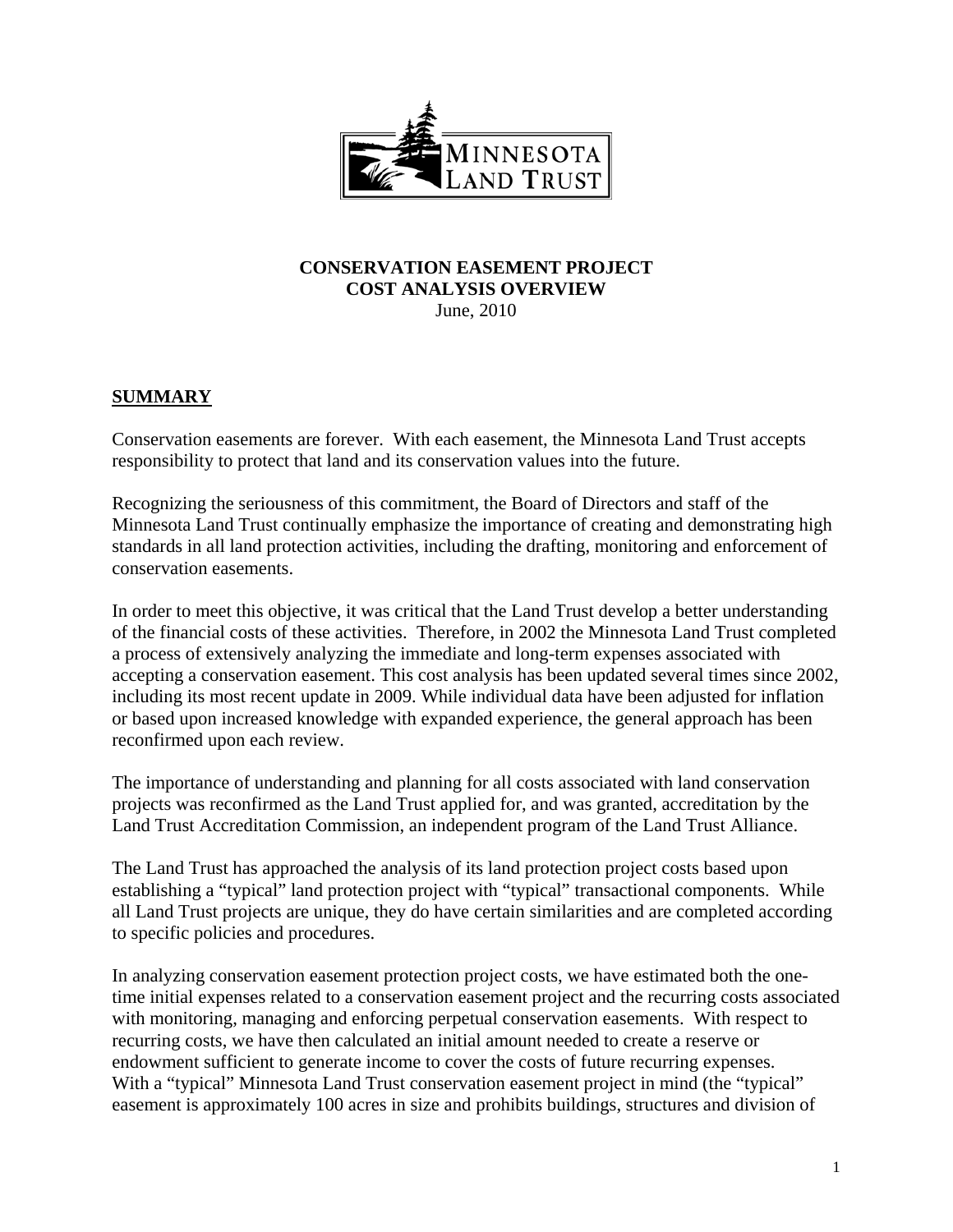the property), we estimate that it costs approximately \$9,700 for the Land Trust to initially negotiate and complete a donated conservation easement with an additional \$2,500 needed to complete the baseline property report and \$300 to cover initial easement management and stewardship costs.

Once the easement is completed, we estimate that it will require about \$700 each year to meet our ongoing management and monitoring commitments, requiring approximately \$14,000 to fully endow these ongoing commitments. Finally, an additional \$1,000 is required as a contribution to cover future legal defense needs.

*This brings the total estimated upfront cost for the Minnesota Land Trust to complete a "typical" conservation easement project to approximately \$27,500, including \$15,000 for easement stewardship. However, it is important to note that each project is unique and that costs can vary greatly depending upon complexity of the transaction, location and terms of the easement.*

Historically, this has meant that the Minnesota Land Trust is able to permanently protect land at a cost of about \$300 an acre, demonstrating that conservation easements remain a cost effective way to preserve Minnesota's natural and scenic heritage.

**\_\_\_\_\_\_\_\_\_\_\_\_\_\_\_\_\_\_\_\_\_\_\_\_\_\_\_\_\_\_\_\_\_\_\_\_\_\_\_\_\_\_\_\_\_\_\_\_\_\_\_\_\_\_\_\_\_\_\_\_\_** 

Details of the analysis are discussed in detail below.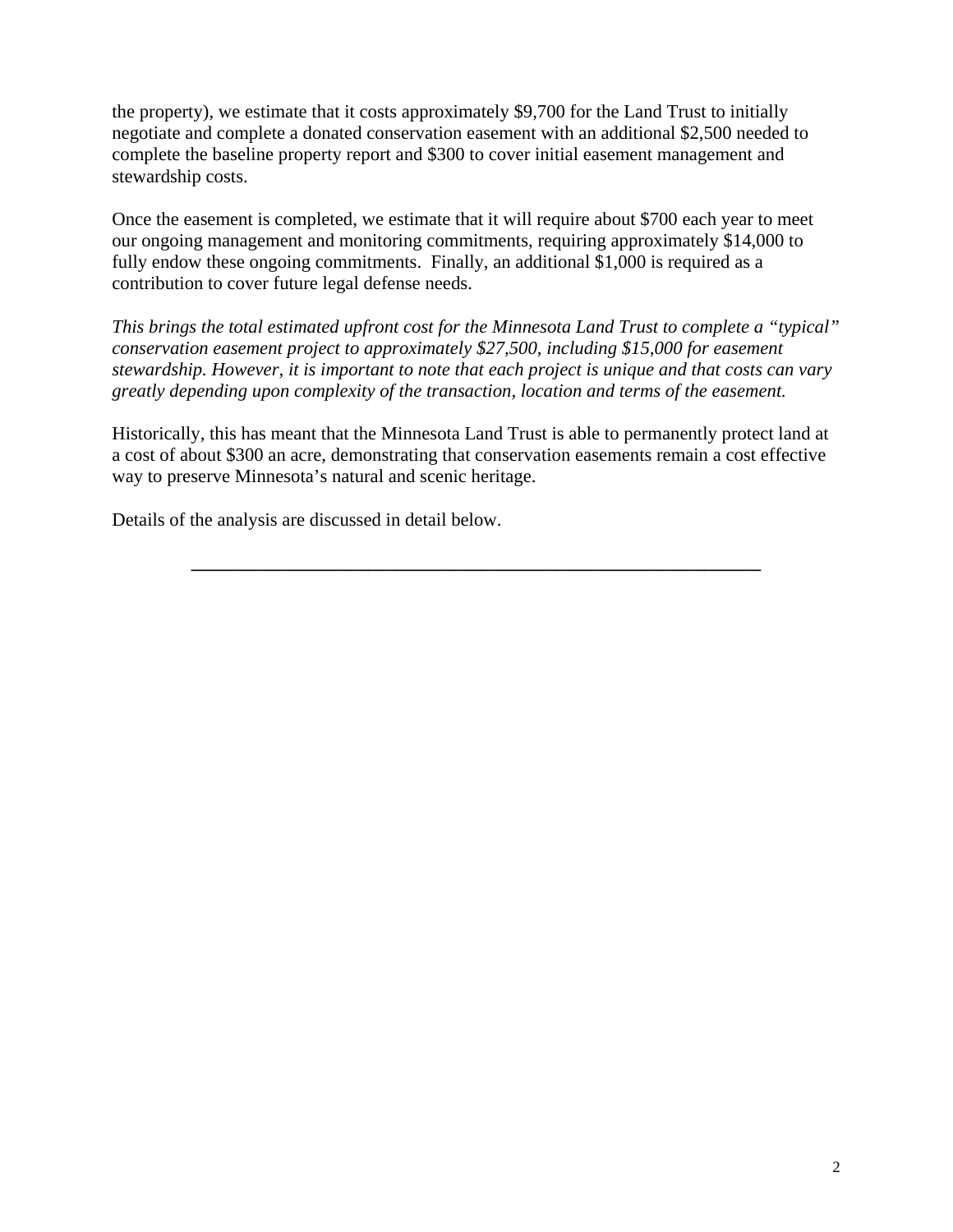# **A. OVERVIEW**

#### Purpose:

The purpose of developing this project cost analysis was to provide the Land Trust with the best information available on what it actually costs the organization to negotiate and hold a perpetual conservation easement. This information would then help with annual planning and budgeting, fundraising, grant writing and, perhaps most importantly, creating the appropriate suite of policies to make sure that the Land Trust has adequate resources to support all of its work.

#### Process:

Having accepted nearly 400 conservation easements, the Land Trust has now accumulated a wealth of experience in accepting and managing donated conservation easements. With such an extensive portfolio of easements, the Land Trust has also experienced some of the problems that come with the changes in land ownership and land conditions that occur over time. The initial project cost analysis was completed in early 2002. A thorough review was completed in 2004 and again in 2007 and 2009. With new data and increased experience, adjustments have been made to categories, assumptions and rates to make the cost analysis as accurate as possible. We have used our own experience, national trend data, and other factors to estimate all of the potential costs.

The Land Trust will continue to update the cost analysis periodically based on its own experience and that of other organizations from around the country.

#### Spreadsheet Analysis with Assumptions:

The attached spreadsheet sets out the detailed results of the updated analysis. This spreadsheet itemizes the various categories of anticipated expenses, expense estimates, and assumptions regarding frequency of occurrence of certain events or activities that were used in the analysis.

Costs included are those costs that are incurred from the *first visit* to a site proposed for protection with a conservation easement through *ongoing monitoring obligations* to *potential easement amendments and violations*. It does not include costs related general conservation planning or landowner outreach.

The methodology used recognizes that conservation easement projects are not identical but do have many consistent characteristics and transactional components. Additionally, more recent analysis of all of the Land Trust's completed land protection projects allows us to draw some overall conclusions about the type of land protected and the terms of the easements negotiated.

This allows the Land Trust to identify expenses of a "typical" project as well as to understand the range of costs that might be incurred in any particular transaction. The format itself also provides a mechanism to estimate or track costs for any specific project as well. A worksheet that can be used for this purpose has been created.

Of course, not all Minnesota Land Trust conservation easement projects follow this specific pattern described for a "typical" project. Differences in the nature of the land, the terms of the easement, the details of the real estate transaction and the circumstances or situation of the landowner may all have an impact on the specific assumptions made – and may lead to different cost conclusions.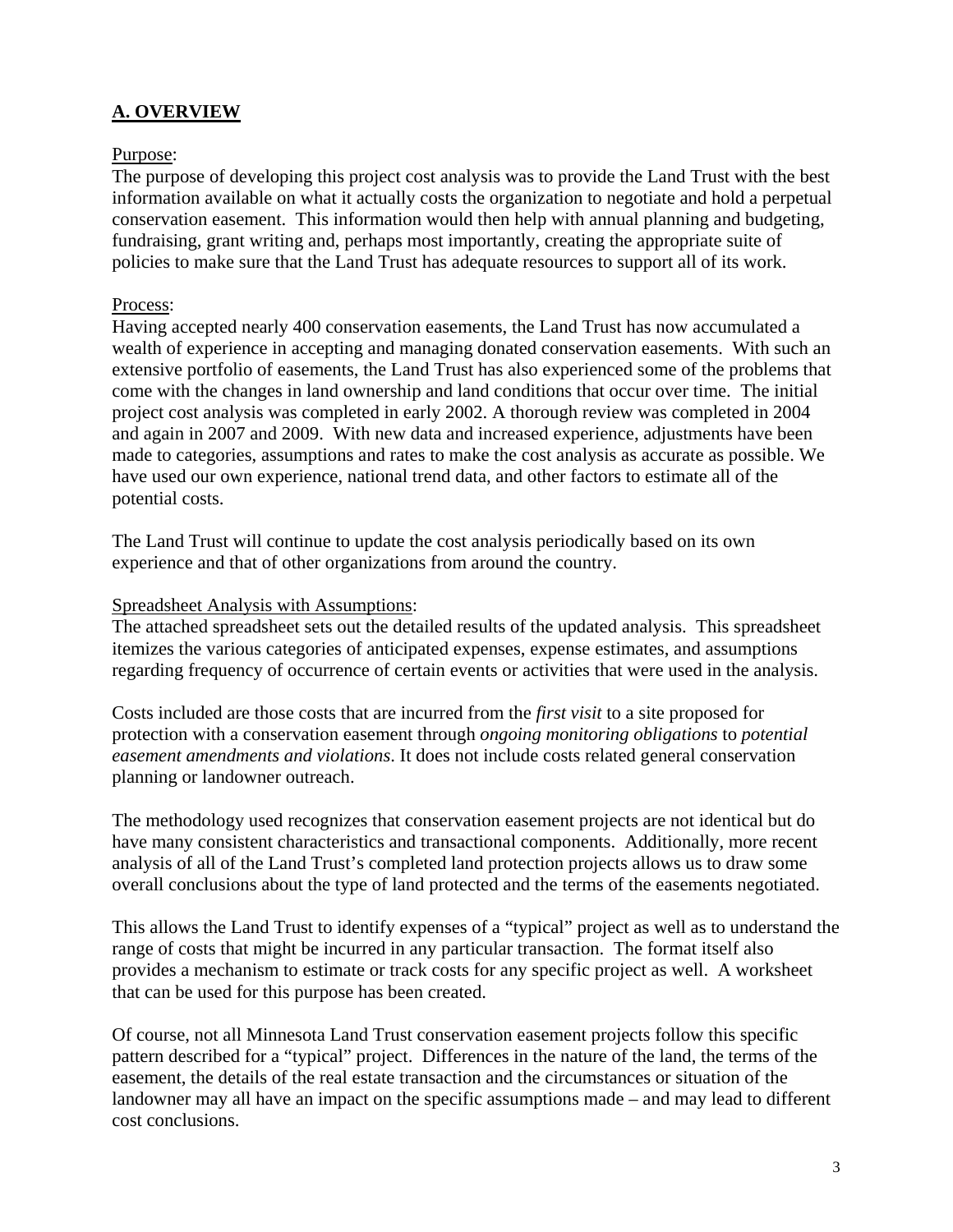#### Overall results of the cost analysis project to the Minnesota Land Trust:

In understanding the costs associated with every conservation easement, the Minnesota Land Trust has become significantly more rigorous in reviewing its land protection project decisions.

Projects are scrutinized for their financial implications as well as their conservation benefits. In fact, recognizing the costs that come with every conservation easement has increased awareness of the need to:

- Select and analyze projects carefully in the first place.
- Invest in the initial stages of project development to help ensure the defensibility of any conservation easement ultimately accepted.
- Fully fund all components of a project through ongoing stewardship and management.
- Devote resources to encourage voluntary compliance with conservation easements to help prevent considerably more costly enforcement measures.

As a result, our project selection process and stewardship programs are increasingly reflecting these concerns.

Additionally, our annual budgets more accurately take project costs into account. And, the Land Trust now requests—and receives—considerably more support for the Stewardship and Enforcement Fund for each conservation easement it accepts.

# **B. SUMMARY OF METHODOLOGY**

In creating this costs analysis, The Minnesota Land Trust chose to estimate expenses on a per project basis. Understanding the funds needed for the long-term management and stewardship of an easement was initially identified as the most critical initial need. However, we decided to track expenses associated with all aspects of a project from initial project development through possible enforcement of an easement.

#### Project Components:

To track all project costs, we divided a conservation easement project and its related costs into six categories: initial project costs, baseline property report documentation, initial easement stewardship costs, recurring monitoring and on-going easement management, encouraging voluntary compliance, enforcement—addressing potential violations; and enforcement—legal enforcement.

As set out in the analysis, these categories were further broken down to reflect more detailed components of project activity and actions, specifically capturing expenses for those activities required by the Land Trust and identifying others that might be necessary in specific situations.

Costs associated with a particular project rarely fall neatly into separate categories. But this division of costs helps us separate one-time expenses from recurring costs and allows us to look at issues related to various components of a project from different perspectives as well as allowing us to view the analysis holistically.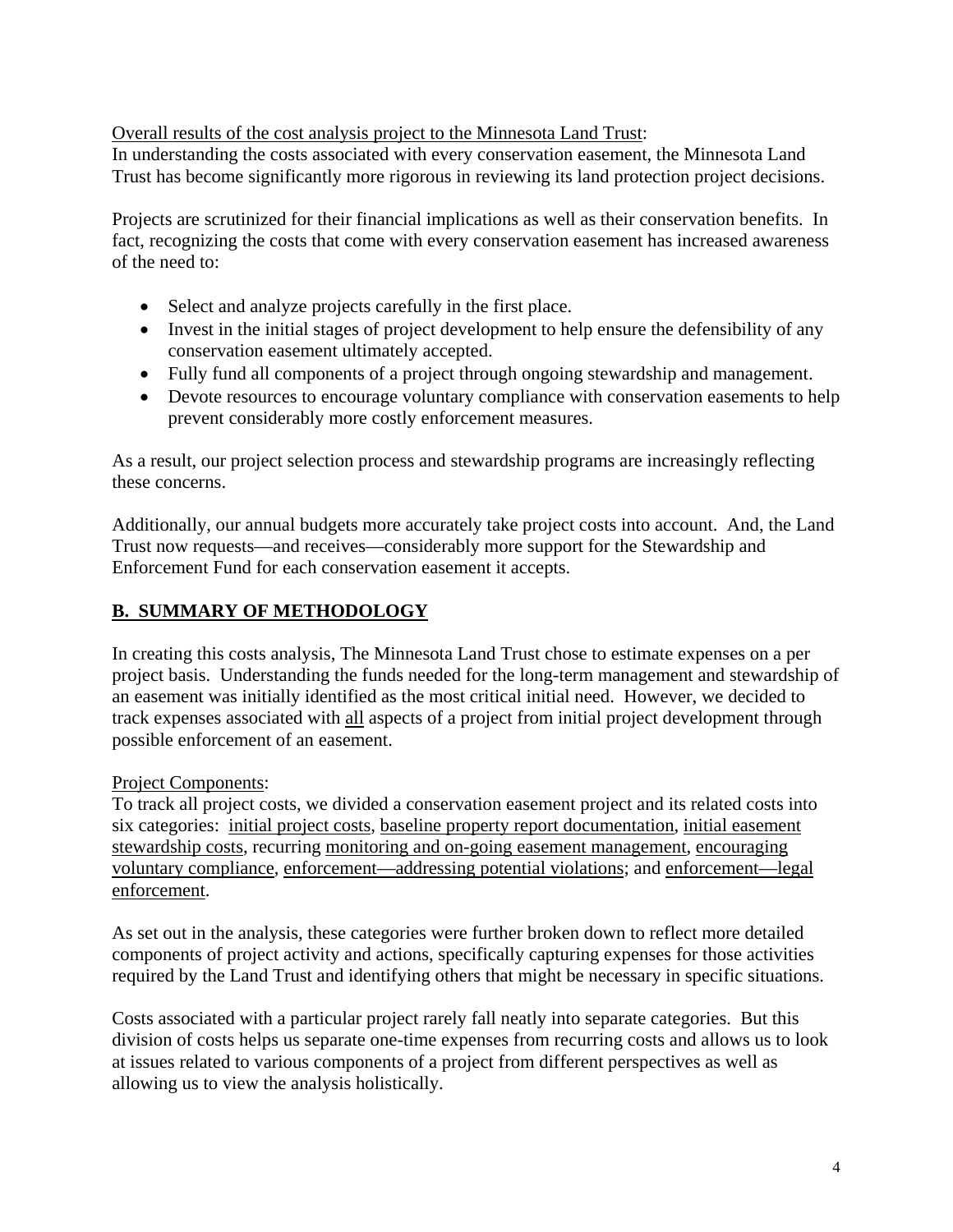# **C. FORMAT**

The results of the analysis are displayed in a spreadsheet format, breaking down costs by the categories discussed above and detailed below. Using this format allows the analysis to be quickly updated as certain assumptions change. It also provides a way to quickly view the various components of a project and their related costs, with this summary available when more detail is needed.

#### Range of Expenses:

Recognizing that conservation easement projects vary dramatically but often have similar components, we chose a format for analyzing project costs that would estimate costs for a "typical" project completed by the Minnesota Land Trust but would also demonstrate the range of costs that might be incurred for any specific project.

Costs associated with a "typical" project are calculated based upon the experience of Minnesota Land Trust staff in completing projects along with an analysis of the detail of the land protection projects completed over the past 15 years The costs reflect those activities and expenses the staff most commonly undertake in completing a project based upon typical attributes of completed projects.

The range of costs from "low" to "high" is somewhat misleading. Rarely would a project fall completely into one of those categories in all of its components. For example, a relatively simple easement could be on a site remote from any Land Trust office. It would therefore have "low" costs associated with all categories but travel which would be "high." The overall project would fit into neither range.

Additionally, the "high" costs still represent the more typical complex projects. In fact, any one project might exceed all of the assumptions identified.

Nevertheless, using this approach does help quickly demonstrate the range of activities and related costs that might be needed to complete a given conservation easement.

#### Worksheet:

In addition to creating the cost analysis spreadsheet, a companion worksheet was created that can be used to customize cost estimates for a specific, individual project.

# **D. EXPENSE CATEGORIES**:

Conservation easement projects and their related costs have been divided into the following six main categories:

• Initial Project Costs:

There are a number of one-time expenses associated with initiating and closing a deal. For this analysis, costs are calculated from the time of the first site visit on a project. Landowner cultivation or outreach activities before this initial visit were not included.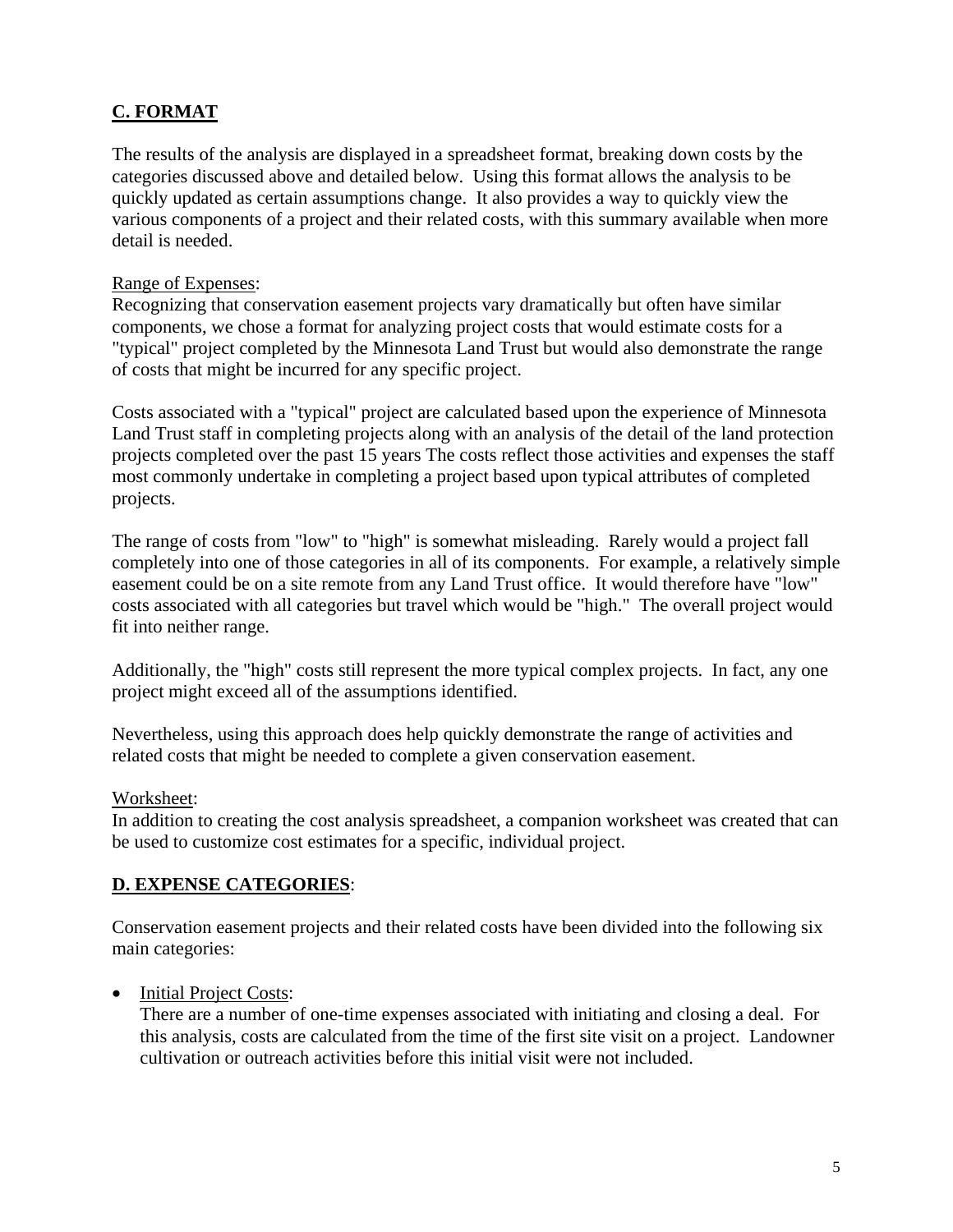Activities range from the site visit to project planning and negotiation to the transactional costs associated with completing any real estate transaction. These costs may vary widely depending upon the nature of a particular transaction. Transaction costs associated with the purchase of an easement would typically be more than the costs associated for the acceptance of a gift.

This analysis is based primarily on costs associated with donated conservation easements and does not include a range of costs for purchasing easements but could easily be used or adjusted for that purpose. Donated conservation easements remain the typical transaction for the Minnesota Land Trust but purchases are becoming increasingly common.

Activities listed are based upon Land Trust policies, procedures and common practices related to completing conservation easement protection projects.

The Minnesota Land Trust requires at least one staff site visit to evaluate and collect information on each project. Typically, *three* visits are needed before the easement is completed and the baseline property report prepared. For purposes of this assessment, we assume that the landowner in available to meet with Land Trust staff at the site.

The Land Trust also requires *title evaluation* on every project, and typically *title insurance*, as well as a staff *environmental assessment*. If unique situations, a more comprehensive environmental assessment may be necessary.

GIS mapping for all projects is now standard and these costs are included. Digital photography is rapidly replacing film and print photographs but the category has been retained to capture specific situations if necessary.

*Appraisals* are required for purchases, but not for gifts. *Surveys* are not typically required but may be needed in unique situations. Other costs may vary with the nature of the land and the transaction.

• Baseline Property Report:

There are one-time expenses associated with gathering and compiling the required information for the initial baseline property report that documents the current condition of the property. Some of the expenses associated with creating the report, including mapping and some site assessment, are also necessary to complete the easement itself and are included with those expenses.

A baseline property report is required for all Minnesota Land Trust conservation easements and by the IRS to support a tax deduction.

For additional information on property reports see the Minnesota Land Trust's "Baseline Property Report Guide."

#### • Initial Stewardship Costs:

These are one-time administrative costs incurred at the completion of each project to prepare for the ongoing monitoring and management of the easement. It includes staff time for file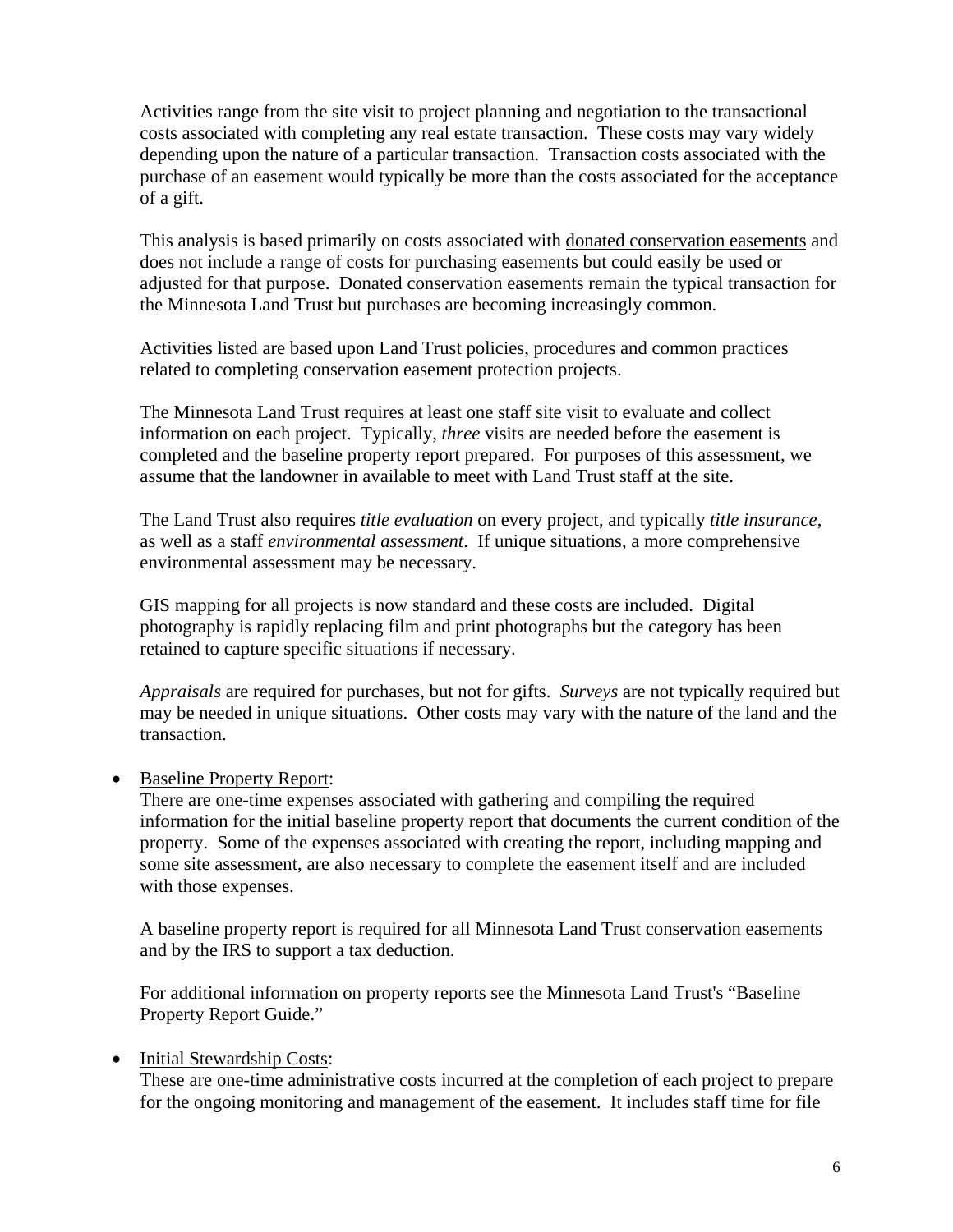review and providing the landowner with a final conservation easement packet and gift. This category also includes the one-time expense of producing the Minnesota Land Trust sign stating the property's protected status.

Although the Land Trust does not now actively engage in land management, this category provides a format to consider such initial land management costs in a particular situation should they be necessary.

• Monitoring and Ongoing Easement Management:

Each property protected by a conservation easement held by the Minnesota Land Trust requires certain ongoing, predictable activities, such as an annual site visit and review, resulting in reasonably predictable annual expenses. These expenses are identified in this category. See the Minnesota Land Trust's "Stewardship Overview" for more information on monitoring and ongoing conservation easement management.

The monitoring required for each property is identified in a monitoring plan for the land. All projects, however, require at a minimum an annual site visit by a Land Trust monitor.

A monitoring workbook is created for each property and is used during the monitoring visits. The workbook, based upon the Baseline Property Report with additional information for monitoring, will need to be updated to document any changes on the property (i.e. vegetation growth, new buildings, etc.).

Comprehensive review and updates of the baseline property report and monitoring workbook are required every 5 years, so this cost has been annualized.

• Encouraging Voluntary Compliance:

This category includes the types of activities that are less predictable than annual monitoring and that are geared toward avoiding more costly easement infractions. For purposes of this analysis, they include:

- o Maintaining positive landowner relations and providing education about the easement.
- o Reviewing and approving (or denying) requests by a landowner for a formal easement interpretation or to exercise a reserved right such as constructing a building or improving habitat under an approved plan,
- o Connecting with new property owners.
- o Amending the conservation easement.

The Minnesota Land Trust premises its easement stewardship program on maintaining positive relationships with its landowners and the communities in which their lands are located. This means providing information and making needed decisions in a timely manner, including adapting to changes in the environment over time in a way that protects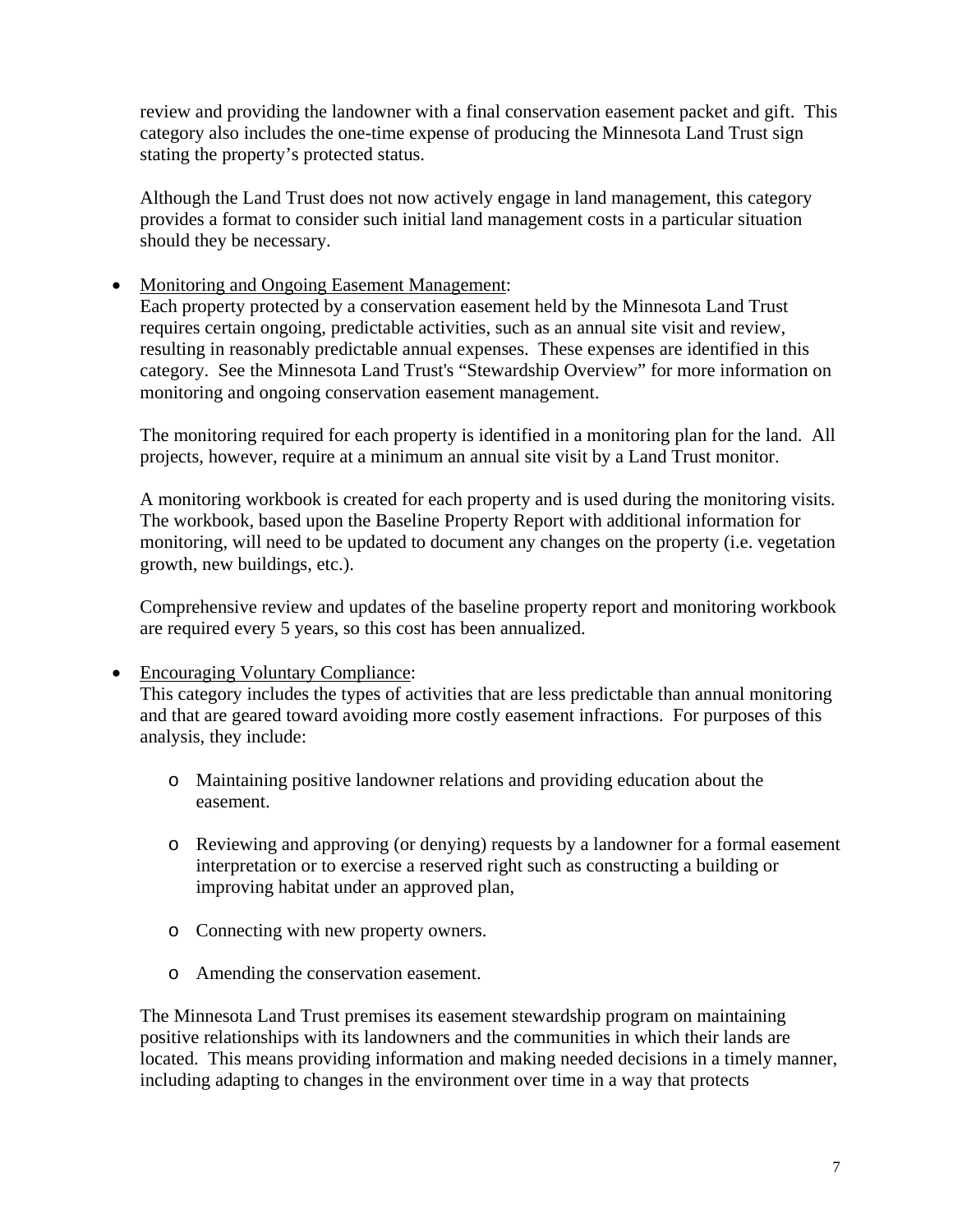conservation values while recognizing the need to deal with unanticipated or unique situations.

The time and money associated with the costs of these activities are identified here.

Many Minnesota Land Trust conservation easements include rights reserved to landowners that can only be exercised with approval of the Land Trust. Other times, restrictions or reserved rights may not be as clearly stated as hoped.Although there is still limited hard data to date, we are estimating that a landowner of a "typical" easement may request a formal easement interpretation or an approval once every 20 years. Therefore, for purposes of this assessment, the estimated costs of activities associated with interpretations and approvals has been annualized.

NOTE: With the "typical" easement prohibiting buildings, structures and division of the property, any easement allowing such activities will likely result in a request for an approval or interpretation at a more frequent interval. Similarly, the amount of time estimated to be spent on each request along with associated costs may also be greater.

Similarly, we are estimating that land ownership will change once every 10 years. It is Land Trust policy to meet with new landowners as soon as possible and to provide them with information about their conservation easement and the Minnesota Land Trust. Costs of these activities have been annualized.

An easement may need to be amended for a variety of reasons—to correct a legal description, to clarify terms, to accommodate an unanticipated circumstance, etc. Amendments should be rare but are nevertheless estimated to be needed on average once every 30 years or three times in 100 years. Again, the cost has been annualized.

# • Enforcement:

Conservation easement enforcement is broken into two categories: *investigating and resolving violations* and *legal enforcement*.

The first category—investigating and resolving violations—captures activity related to assessing and reacting to possible infractions. Activities captures can be categorized as those where there is a suspected violation, but upon further investigation there turns out to be no violation, where the violation is minor, or where the violation can be resolved without litigation.

Our experience over the last 15 years indicates that we can expect to assess or investigate approximately 6 to 8 potential violations a year (roughly 2 per 100 easements). A very few of these will be actual easement violations and even fewer will involve major impacts to the conservation values of the land. To date, all violations have been resolved without litigation.

Therefore, for the purposes of this analysis we have estimated a frequency of one potential violation or actual violation resolved without litigation every 50 years for a "typical" Land Trust conservation easement. The second category—legal enforcement—assumes that the Land Trust would need to take judicial action to resolve a violation. While the Minnesota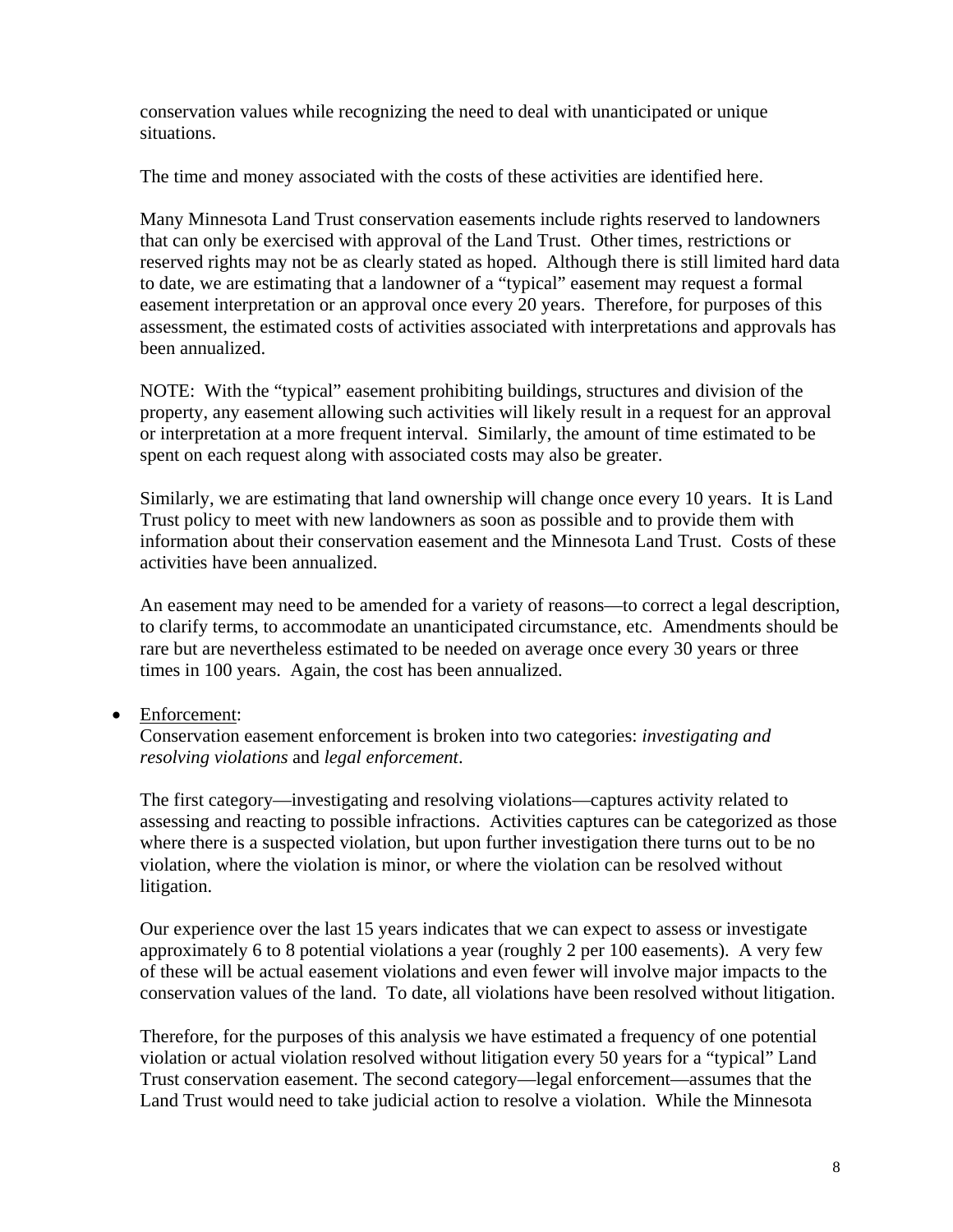Land Trust and the entire land trust community have had limited experience with judicial enforcement of easements, all expect litigation to be required at some point. Predicting the frequency of judicial enforcement and its potential costs is extremely difficult, although the Land Trust Alliance has been engaged in collecting detailed information on this topic.

For purposes of this analysis we are assuming that litigation going to trial might average \$100,000 for each case. An appeal, another \$50,000.

To establish a fund sufficient to cover such potential litigation, a one-time amount of \$1,000 has been included in the project cost analysis. This creates a legal defense fund of \$100,000 per 100 easements. Over time, a large enough fund would be established to allow for needed legal defense while still leaving sufficient funds in the stewardship account to cover ongoing needs. Moreover, Minnesota Land Trust easements are drafted so that the organization can recover legal costs when the Land Trust prevails in litigation.

# **E. SOURCES OF INFORMATION:**

In completing this analysis, we relied on the Land Trust's own past experience and information provided by a number of other land trusts across the country.

Source of information include:

- Conservation Easement Handbook, Land Trust Alliance (1998)
- Land Trust Alliance Exchange, Fall 2002: *Vermont Land Trust Reevaluates the Costs of Easement Stewardship and How to Cover Them*
- Land Trust Alliance Exchange, Fall 1997: *Growing Pains and Stewardship Funds: The Northwest Experience*
- Land Trust Alliance Exchange, Fall 1993: *Long Range Stewardship: How Vermont Land Trust is Tackling the Problem*
- Conservation Capacity and Enforcement Capability: A Research Report, Land Trust Alliance (2007)
- Determining Stewardship Costs and Raising and Managing Dedicated Funds, Land Trust Alliance (2007)

# *Copyright 2010 by the Minnesota Land Trust*

*This document is the property of the Minnesota Land Trust. Please secure the Trust's approval prior to posting or distributing this document at 651-647-9590 or mnland@mnland.org*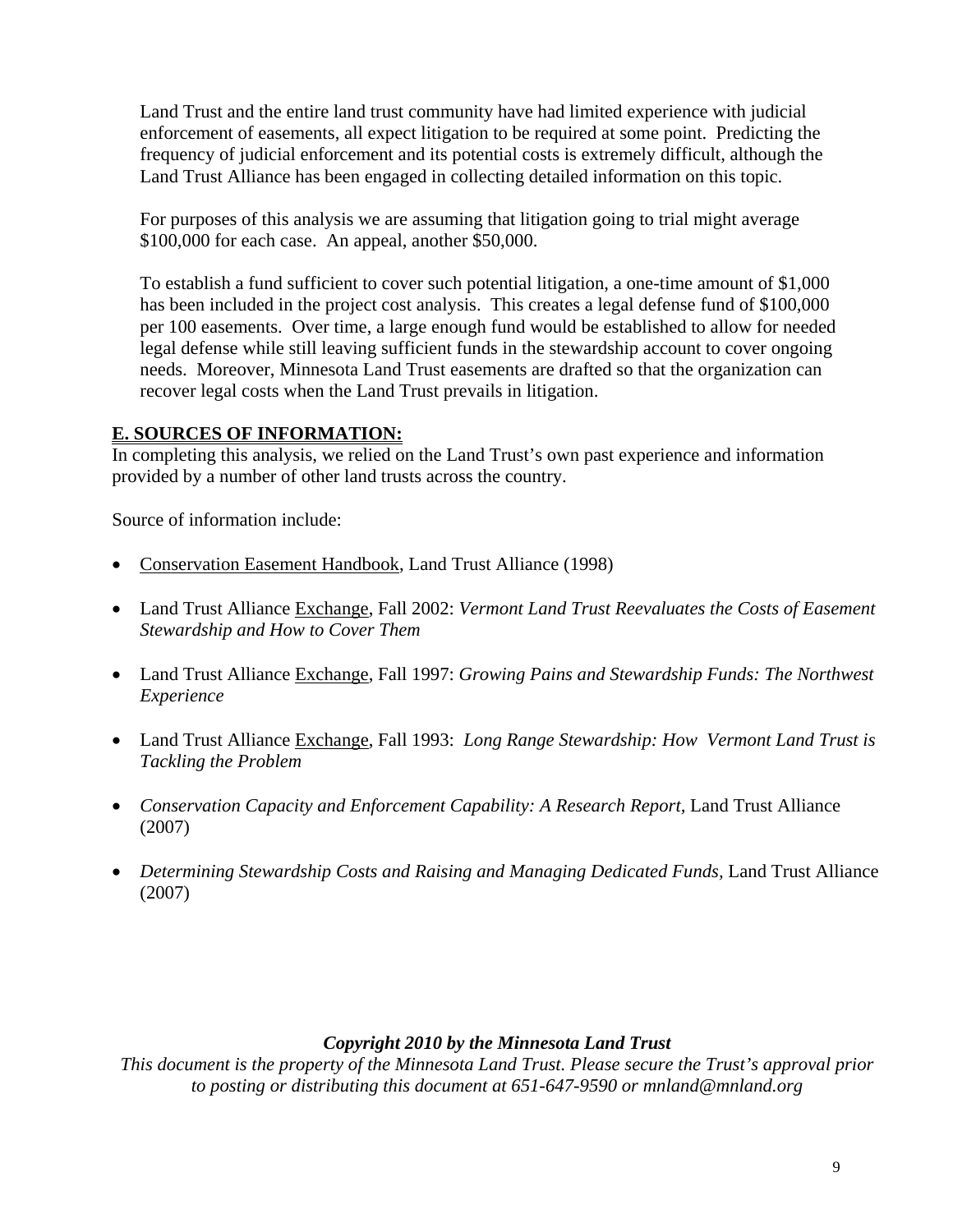#### **MINNESOTA LAND TRUST**

#### **Conservation Easement Project Cost Analysis-Typical Project Updated 2009**

| A. Initial Project Costs--One Time Expenses                                               |           |                     |                  |              |              |                     |      |        |               |           |
|-------------------------------------------------------------------------------------------|-----------|---------------------|------------------|--------------|--------------|---------------------|------|--------|---------------|-----------|
|                                                                                           |           | <b>Hours</b>        |                  | <b>Staff</b> |              |                     | Cost |        |               | "Typical" |
|                                                                                           | Low       | <b>High</b>         | <b>Typical</b> : | Rate         |              | Low                 |      | High   |               | Project   |
| Property evaluation-initial site review                                                   |           |                     |                  |              |              |                     |      |        |               |           |
| Site visit (assumes one visit)                                                            |           |                     |                  |              |              |                     |      |        |               |           |
| Staff time: at site                                                                       |           | 8                   | 2:               | \$<br>50     | \$           | $100 \cdot$ \$      |      | 400    |               | 100       |
| travel                                                                                    |           | 16:                 | $4.$ \$          | 50           | $\mathbb{S}$ | 100.5               |      | 800    | l \$          | 200       |
| Travel costs:                                                                             |           |                     |                  |              |              |                     |      |        |               |           |
| Mileage (assumes minimum 50 miles, maximum 800, typical 200)                              |           |                     |                  |              | \$           | 28                  | \$.  | 440    |               | 110       |
| Other (meals/lodging)                                                                     |           |                     |                  |              | \$           |                     |      | 150    | -S            | 10        |
| Other (consultants, etc): project specific                                                |           |                     |                  |              |              |                     |      |        |               |           |
| Project planning, design, negotiation, review and closing-including additional site visit |           |                     |                  |              |              |                     |      |        |               |           |
| Staff time                                                                                | $80^{-7}$ | 200                 | $100:$ \$        | 50           | \$           | $4,000$ \$          |      | 10,000 | \$            | 5,000     |
| Legal staff time                                                                          | 20:       | 40:                 | $30 \text{ s}$   | 65           | \$           | $1,300$ \$          |      | 2,600  | <sup>\$</sup> | 1,950     |
| Supplies, copying, etc.                                                                   |           |                     |                  |              | \$           | 40                  |      | 75     |               | 40        |
| GIS or other maps (including maps for baseline property reports)                          |           |                     |                  |              | \$           | $200 \t3$           |      | 1,000  | <sup>\$</sup> | 700       |
| Site visit (assumes 0-1 additional visits, 1 visit typical)                               |           |                     |                  |              |              |                     |      |        |               |           |
| Staff time: at site                                                                       |           | 8:                  |                  | 50           | \$           |                     |      | 400    |               | 100       |
| travel                                                                                    |           | 16                  | 4\$              | 50           | \$           |                     |      | 800    | $\mathcal{S}$ | 200       |
| Travel costs:                                                                             |           |                     |                  |              |              |                     |      |        |               |           |
| Mileage (assumes minimum 50 miles, maximum 800, typical 200)                              |           |                     |                  |              | \$           |                     |      | 440    | \$.           | 110       |
| Other (meals/lodging)                                                                     |           |                     |                  |              | \$           |                     | - \$ | 150    | S             | 10        |
| Transactional costs (not including the cost of purchasing an easement)                    |           |                     |                  |              |              |                     |      |        |               |           |
| Title work and closing costs                                                              |           |                     |                  |              | \$           | $1,000 \, \text{S}$ |      | 3,000  | \$            | 1,200     |
| Survey                                                                                    |           |                     |                  |              |              |                     |      | 15,000 |               |           |
| Appraisal/documentation of value                                                          |           |                     |                  |              |              |                     |      | 15,000 |               |           |
| Environmental assessment                                                                  |           |                     |                  |              |              |                     |      |        |               |           |
| Other (consultant, etc.): project specific                                                |           |                     |                  |              | \$           |                     |      |        |               |           |
|                                                                                           |           | <b>Subtotals A:</b> |                  |              | \$           | $6,768$ \$          |      | 50,255 | $\sqrt{3}$    | 9,730     |

| <b>B. Baseline Property Report--One Time Expenses</b>                                                   |                                                                                         |                     |                 |              |    |               |                 |                |
|---------------------------------------------------------------------------------------------------------|-----------------------------------------------------------------------------------------|---------------------|-----------------|--------------|----|---------------|-----------------|----------------|
|                                                                                                         |                                                                                         | <b>Hours</b>        |                 | <b>Staff</b> |    | Cost          |                 | "Typical"      |
|                                                                                                         | Low                                                                                     | High                | <b>Typical</b>  | Rate         |    | Low           | High            | <b>Project</b> |
| Property documentation-site visit                                                                       |                                                                                         |                     |                 |              |    |               |                 |                |
| Site visit (assumes 0-1 visit, 1 visit typical)                                                         |                                                                                         |                     |                 |              |    |               |                 |                |
| Staff time: at site                                                                                     | 0:                                                                                      |                     | $3 \cdot$ \$    | 50           | \$ | - \$          |                 | 150            |
| travel                                                                                                  | 0.                                                                                      | 16.                 | $4 \text{ }$ \$ | 50           | \$ |               | 800   \$        | 200            |
| Travel costs:                                                                                           |                                                                                         |                     |                 |              |    |               |                 |                |
|                                                                                                         | $440 \text{ s}$<br>Mileage (assumes minimum 50 miles, maximum 800, typical 200)<br>: \$ |                     |                 |              |    |               |                 | 110            |
| Other (meals/lodging)                                                                                   |                                                                                         |                     |                 |              | \$ | $\cdot$ \$    | $150$ S         | 10             |
| Aerial flight (not typical)                                                                             |                                                                                         |                     |                 |              |    |               |                 |                |
| Staff time                                                                                              | 0.                                                                                      |                     | $0:$ \$         | 50           |    |               | $250 \text{ S}$ |                |
| Flight cost                                                                                             |                                                                                         |                     |                 |              |    | $\cdot$ \$    | 500             |                |
| Report preparation (3 copies: landowner, office, monitoring workbook.) NOTE: needed maps included above |                                                                                         |                     |                 |              |    |               |                 |                |
| Supplies, copying, etc.                                                                                 |                                                                                         |                     |                 |              |    | $30 \quad S$  | 90 <sub>1</sub> | 30             |
| Film/processing (no longer as necessary, moving to digital photos)                                      |                                                                                         |                     |                 |              |    |               | 40              |                |
| Staff time                                                                                              | 20-                                                                                     | 50 <sup>1</sup>     | $40 \cdot$ \$   | 50           | \$ | 1,000<br>- \$ | $2,500$   \$    | 2,000          |
| Other (consultant, additional mapping, etc.): project specific.                                         |                                                                                         |                     |                 |              |    |               |                 |                |
|                                                                                                         |                                                                                         | <b>Subtotals B:</b> |                 |              | \$ | 1,030 : \$    | 5,020           | 2,500          |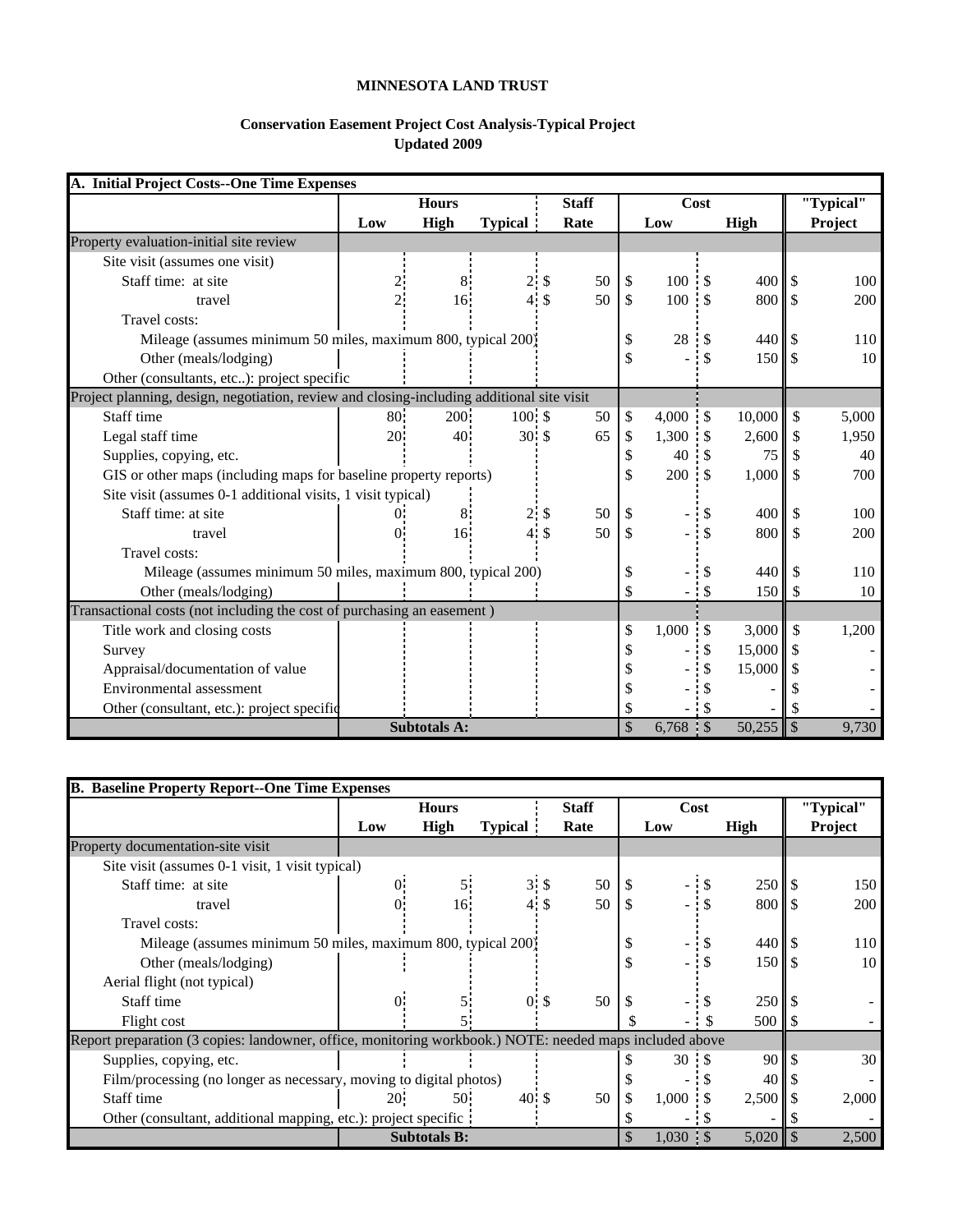| C. Initial Easement Stewardship--One Time Expenses               |              |                     |                |     |              |      |               |  |                 |  |           |
|------------------------------------------------------------------|--------------|---------------------|----------------|-----|--------------|------|---------------|--|-----------------|--|-----------|
|                                                                  | <b>Hours</b> |                     |                |     | <b>Staff</b> | Cost |               |  |                 |  | "Typical" |
|                                                                  | Low          | High                | <b>Typical</b> |     | Rate         |      | Low           |  | High            |  | Project   |
| Post-closing materials (signs, landowner packets and gift, etc.) |              |                     |                |     |              |      | 15S           |  | $100 \text{ I}$ |  | 50        |
| Staff time (record-keeping, archiving)                           |              | 10.                 |                | 5 S | 50           |      | $150 \cdot S$ |  | $500 \text{ s}$ |  | 250       |
| Other: project specific                                          |              |                     |                |     |              |      |               |  |                 |  |           |
|                                                                  |              | <b>Subtotals C:</b> |                |     |              |      | $165 :$ \$    |  | $600$   \$      |  | 300       |

| D. Monitoring and Ongoing Easement Management--Recurring Expenses                              |          |                     |                  |              |               |               |             |     |           |  |
|------------------------------------------------------------------------------------------------|----------|---------------------|------------------|--------------|---------------|---------------|-------------|-----|-----------|--|
|                                                                                                |          | <b>Hours</b>        |                  | <b>Staff</b> |               | Cost          |             |     | "Typical" |  |
|                                                                                                | Low      | <b>High</b>         | <b>Typical</b> : | Rate         |               | Low           | <b>High</b> |     | Project   |  |
| File Administration/Management: annually recurring expenses                                    |          |                     |                  |              |               |               |             |     |           |  |
| Staff time                                                                                     | $0.50$ : | 3 <sup>1</sup>      | $0.50°$ \$       | 50           | <sup>\$</sup> | 25 : \$       | 150         |     | 25        |  |
| Supplies, copying, photos, etc.                                                                |          |                     |                  |              | S             | $10:$ \$      | 10          | S.  | 10        |  |
| Monitoring: annually recurring expenses                                                        |          |                     |                  |              |               |               |             |     |           |  |
| Staff time                                                                                     |          |                     |                  |              |               |               |             |     |           |  |
| Monitoring preparation                                                                         |          |                     | \$               | 50           | \$            | $50 \cdot$ \$ | 100         | -\$ | 50        |  |
| Monitoring follow-up                                                                           |          |                     | $1 \cdot s$      | 50           | \$            | $50 \cdot$ \$ | 150         |     | 50        |  |
| Site visit (assumes 1 site visit/year with 2 sites typically monitored per trip)               |          |                     |                  |              |               |               |             |     |           |  |
| Staff time: at site                                                                            |          | 5:                  | 2:<br>-S         | 50           | -S            | 50 : S        | 250         |     | 100       |  |
| travel                                                                                         |          | $16^{\circ}$        | 4 \$             | 50           | <sup>\$</sup> | $50 \cdot$ \$ | 400         |     | 100       |  |
| Travel costs:                                                                                  |          |                     |                  |              |               |               |             |     |           |  |
| Mileage (assumes minimum 50 miles, maximum 800, typical 200)                                   |          |                     |                  |              |               | 14            | 220         |     | 55        |  |
| Other (meals/lodging)                                                                          |          |                     |                  |              |               | 5             | 75          |     |           |  |
| Other (consultant, additional mapping, etc.): project specific                                 |          |                     |                  |              |               |               |             |     |           |  |
| Aerial Flights: not typical but otherwise assumes 1 fly-over every 10 years (costs annualized) |          |                     |                  |              |               |               |             |     |           |  |
| Staff time                                                                                     |          |                     | 0.5              | 50           |               |               | 25          |     |           |  |
| Flight cost                                                                                    |          |                     |                  |              | \$            | $-$ \$        | 50          |     |           |  |
| Monitoring Workbook Update: assumes 1 update every 5 years (costs annualized)                  |          |                     |                  |              |               |               |             |     |           |  |
| Supplies (\$10 to \$30, \$10 typical)                                                          |          |                     |                  |              | \$            | 2:            | 6           |     |           |  |
| Film/processing (no longer as necessary, moving to digital photos)                             |          |                     |                  |              |               |               |             |     |           |  |
| GIS (\$0-\$1000, \$140 typical)                                                                |          |                     |                  |              |               |               | 200         |     | 28        |  |
| Staff time                                                                                     |          | $25^{\circ}$        | $4 \cdot$ \$     | 50           | S             | 10:           | 250<br>\$.  |     | 40        |  |
|                                                                                                |          | <b>Subtotals D:</b> |                  |              | \$            | 266 :         | 1,894       |     | 465       |  |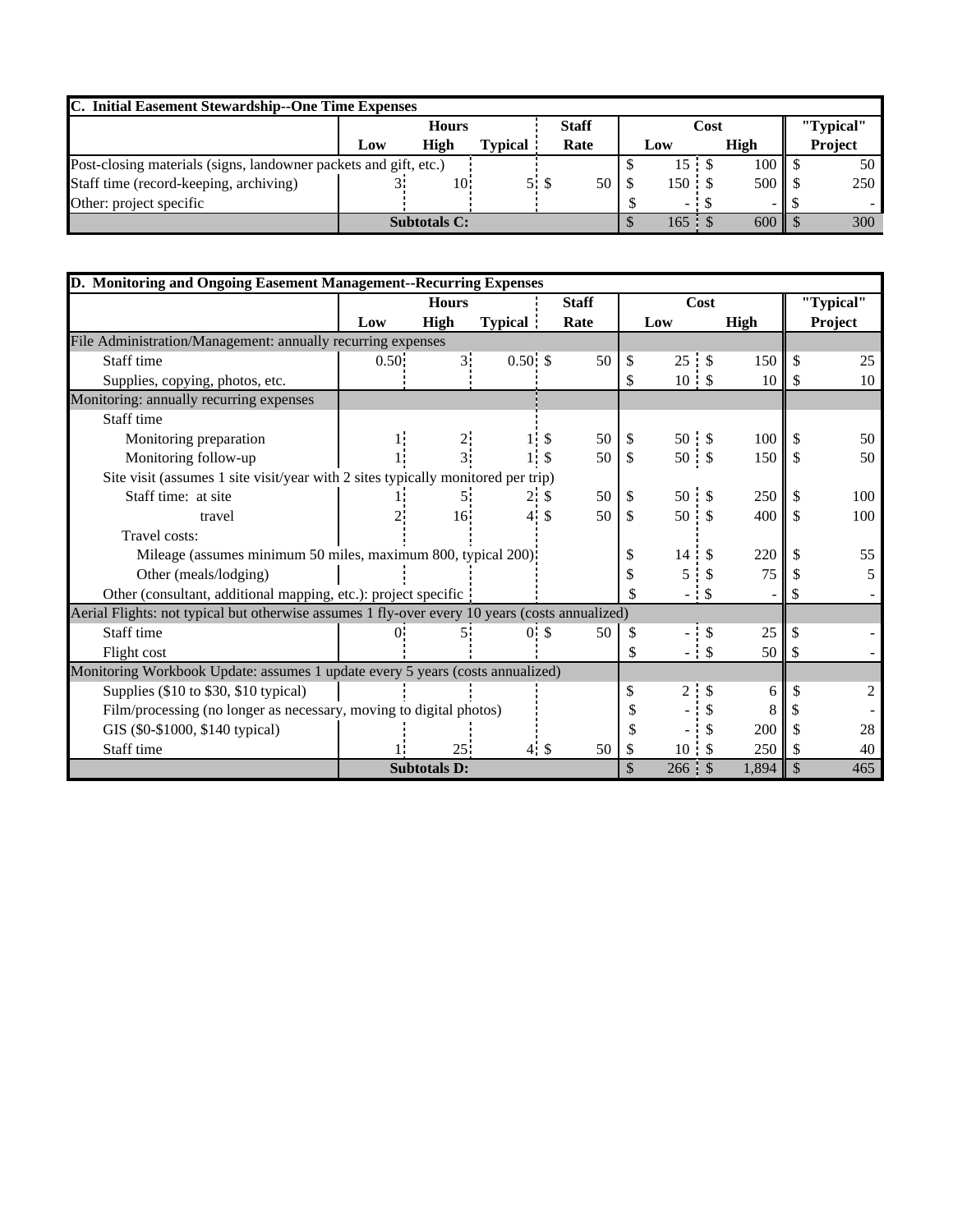| <b>E. Encouraging Voluntary Compliance: Recurring Expenses</b>                    |                              |                     |                  |                           |      |           |                |                           |                |                |                  |
|-----------------------------------------------------------------------------------|------------------------------|---------------------|------------------|---------------------------|------|-----------|----------------|---------------------------|----------------|----------------|------------------|
|                                                                                   | <b>Staff</b><br><b>Hours</b> |                     | Cost             |                           |      | "Typical" |                |                           |                |                |                  |
|                                                                                   | Low                          | High                | <b>Typical</b>   |                           | Rate |           | Low            |                           | High           |                | Project          |
| Landowner Relations: annually recurring expenses                                  |                              |                     |                  |                           |      |           |                |                           |                |                |                  |
| Staff time (event, questions, etc.)                                               | 0.25                         | 5 <sub>1</sub>      | $0.25.$ \$       |                           | 50   | \$        | 50 :           |                           | 250            | $\mathcal{S}$  | 13               |
| Landowner newsletter                                                              |                              |                     |                  |                           |      | \$        | 3              | \$                        | 3              |                | 3                |
| Landowner event                                                                   |                              |                     |                  |                           |      | \$        | $\overline{c}$ | $\cdot$ \$                | $\overline{c}$ | \$             | $\overline{c}$   |
| Community Relations/Education: annually recurring expenses                        |                              |                     |                  |                           |      |           |                |                           |                |                |                  |
| Staff time                                                                        | 0.                           | 5 <sup>1</sup>      | $0.25:$ \$       |                           | 50   | \$        |                | $-5$                      | 250            | \$             | 13               |
| Approval/Exercise of Reserved Rights: assumes 1 every 20 years (costs annualized) |                              |                     |                  |                           |      |           |                |                           |                |                |                  |
| Staff time                                                                        |                              | 10 <sup>°</sup>     |                  | 4S                        | 50   | \$        | 5              |                           | 25             | \$.            | 10               |
| Legal staff time                                                                  |                              |                     |                  | $1:$ \$                   | 65   | \$        | 3              | \$                        | 16             | S.             | 3                |
| Other (consultants, etc): project specific                                        |                              |                     |                  |                           |      | \$        |                | \$                        |                |                |                  |
| Site visit (assumes 0-2 visits, 1 visit typical)                                  |                              |                     |                  |                           |      |           |                |                           |                |                |                  |
| Staff time:<br>at site                                                            |                              | 6.                  | $\overline{2}$ : | \$                        | 50   | \$        |                |                           | 15             |                | 5                |
| travel                                                                            | 0.                           | 16                  |                  | $4.$ \$                   | 50   | \$        |                | \$                        | 40             | S              | 10               |
| Travel costs:                                                                     |                              |                     |                  |                           |      |           |                |                           |                |                |                  |
| Mileage (assumes minimum 50 miles, maximum 800, typical 200)                      |                              |                     |                  |                           |      | \$        |                |                           | 22             |                | 6                |
| Other (meals/lodging)                                                             |                              |                     |                  |                           |      | \$        |                | \$                        | 8              |                | 1                |
| Monitoring workbook update for every approval:                                    |                              |                     |                  |                           |      |           |                |                           |                |                |                  |
| Supplies (\$0-100, \$10 typical)                                                  |                              |                     |                  |                           |      |           |                |                           | 5              |                | 1                |
| Film/processing (no longer as necessary, moving to digital photos)                |                              |                     |                  |                           |      |           |                |                           | 2              |                |                  |
| GIS (\$0-\$1,000, \$0 typical)                                                    |                              |                     |                  |                           |      | \$        |                |                           | 50             | <b>S</b>       |                  |
| Staff time                                                                        | 1:                           | 10 <sup>°</sup>     |                  | 2S                        | 50   | \$        | 3:5            |                           | 25             | S              | 5                |
| Property Transfer: assumes 1 transfer every 10 years (costs annualized)           |                              |                     |                  |                           |      |           |                |                           |                |                |                  |
| Staff time                                                                        | 1:                           | 10 <sup>1</sup>     |                  | $1.$ \$                   | 50   | \$        | 5              | \$                        | 50             | S              | 5                |
| Legal staff time                                                                  | 0.                           | $2^{\cdot}$         |                  | 0 <sup>5</sup>            | 65   | \$        |                | \$                        | 13             | <sup>\$</sup>  |                  |
| Site visit (assumes 0-2 visits, 1 visit typical)                                  |                              |                     |                  |                           |      |           |                |                           |                |                |                  |
| Staff time: at site                                                               | 0.                           |                     | 2.               | \$                        | 50   | \$        |                |                           | 20             |                | 10               |
| travel                                                                            | 0.                           | 16                  |                  | $4 \text{ } $$            | 50   | \$        |                | \$                        | 80             | S              | 20               |
| Travel costs:                                                                     |                              |                     |                  |                           |      |           |                |                           |                |                |                  |
| Mileage (assumes minimum 50 miles, maximum 800, typical 200)                      |                              |                     |                  |                           |      | \$        |                |                           | 44             |                | 11               |
| Other (meals/lodging)                                                             |                              |                     |                  |                           |      | \$        |                |                           | 15             | S              | 1                |
| Property report reproduction (\$10-\$50, \$10 typical)                            |                              |                     |                  |                           |      | \$        | 1 i            | $\boldsymbol{\mathsf{S}}$ | 5              | S              |                  |
| Amendments: assumes 1 every 30 years (costs annualized)                           |                              |                     |                  |                           |      |           |                |                           |                |                |                  |
| Staff time                                                                        | 5 <sub>i</sub>               | 20                  | 12S              |                           | 50   | \$        | $8 \tIm$       |                           | $33$   \$      |                | 20               |
| Legal staff time                                                                  | 5:                           | 40                  | $10.$ \$         |                           | 65   | \$        | 11             | \$                        | 87             |                | 22               |
| Site visit (assumes 0-2 visits, 1 visit typical)                                  |                              |                     |                  |                           |      |           |                |                           |                |                |                  |
| Staff time: at site                                                               | 0.                           | 6.                  | $\overline{2}$ : | \$                        | 50   | \$        |                |                           | 10             |                | 3                |
| travel                                                                            | 0 <sup>1</sup>               | 16 <sup>2</sup>     |                  | $4 \text{ } $$            | 50   | \$        |                |                           | 27             |                | 7                |
| Travel costs:                                                                     |                              |                     |                  |                           |      |           |                |                           |                |                |                  |
| Mileage (assumes minimum 50 miles, maximum 800, typical 200)                      |                              |                     |                  |                           |      | \$        |                |                           | 15             |                | 4                |
| Other (meals/overnight)                                                           |                              |                     |                  |                           |      | \$        |                | \$                        | 5              |                | $\mathbf{0}$     |
| Monitoring workbook update:                                                       |                              |                     |                  |                           |      |           |                |                           |                |                |                  |
| Supplies (\$0-100, \$10 typical)                                                  |                              |                     |                  |                           |      | \$        |                |                           | 3              |                | $\boldsymbol{0}$ |
| Film/processing (no longer as necessary, moving to digital photos)                |                              |                     |                  |                           |      | \$        |                |                           |                |                |                  |
| GIS (\$0-\$1000, \$140 typical)                                                   |                              |                     |                  |                           |      | S         |                |                           | 33             |                | 5                |
| Staff time                                                                        |                              | 20                  | 2 <sup>1</sup>   | $\boldsymbol{\mathsf{S}}$ | 50   | \$        | $\overline{c}$ |                           | 33             |                | 3                |
| Title and Recording Costs (assumes \$500-\$1,200, \$800=typical)                  |                              |                     |                  |                           |      | \$        | $17 \tS$       |                           | 40             |                | 27               |
|                                                                                   |                              | <b>Subtotals E:</b> |                  |                           |      | \$        | $109.$ \$      |                           | 1,227          | $\mathsf{I}$ s | 208              |